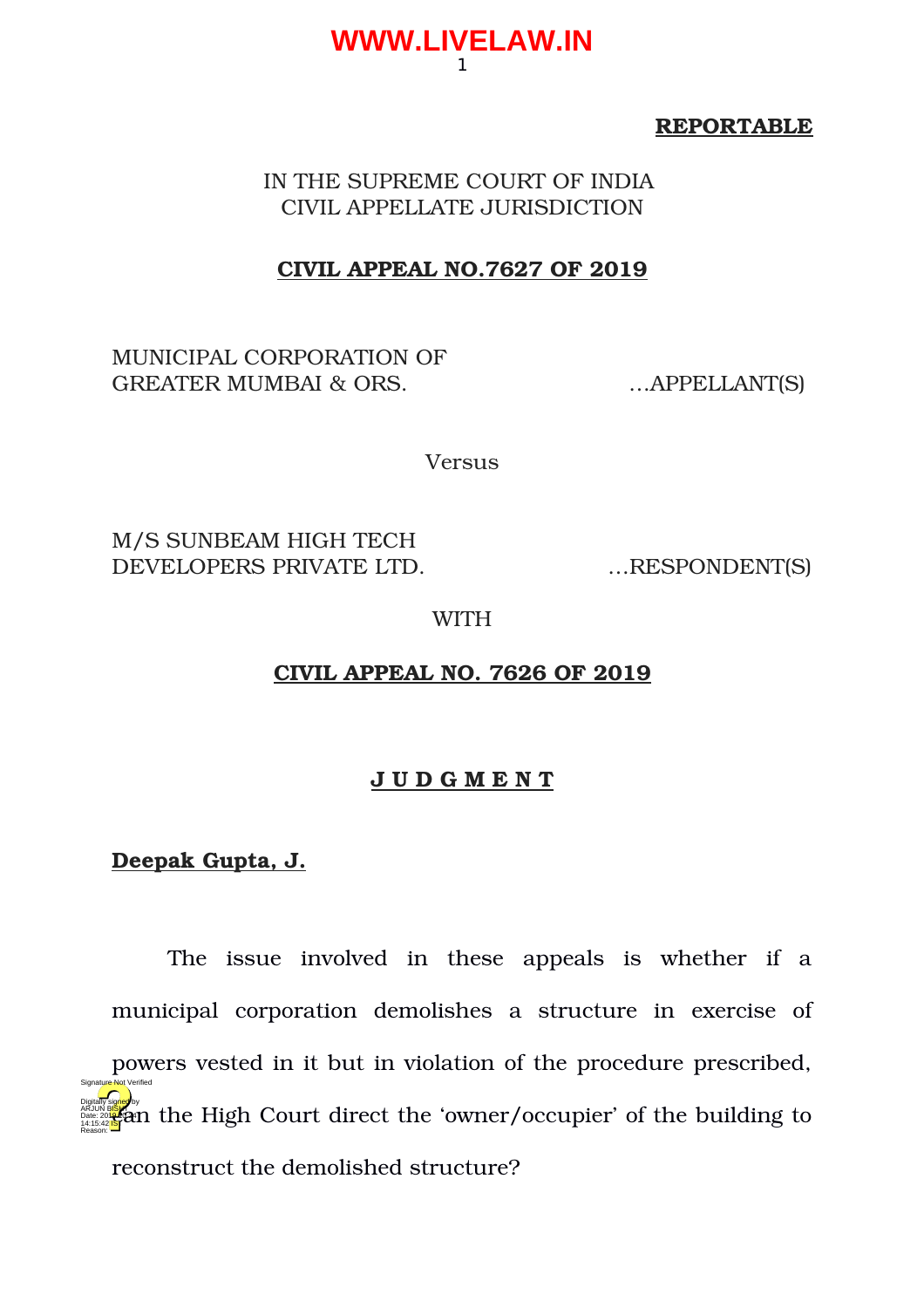2. The municipal corporations in the State of Maharashtra like in any other part of the country are vested with the power to demolish structures which violate the laws and have been built without any building plans or in violation of the laws. The exercise of the power of demolition which affects the property of the citizens of this country must be exercised in an absolutely fair and transparent manner. Rules in this regard must be followed. At the same time, the Court has to balance the private interest with the larger public interest. Cities and towns must be well planned and illegal structures must be demolished. Rule of law comprises not only of the principles of natural justice but also provides that the procedure prescribed by law must be followed. Rule of law also envisages that illegal constructions which are constructed in violation of law must be demolished and there can be no sympathy towards those who violate law.

<span id="page-1-0"></span>3. Before we refer to the statutory provisions, we may make reference to a judgment of the Bombay High Court which appears to be the *locus classicus* on this subject, as far as the Bombay High Court is concerned. In *Sopan Maruti Thopte and Another* vs. *Pune Municipal Corporation and Another[1](#page-1-0) ,* the 1AIR 1996 Bom 304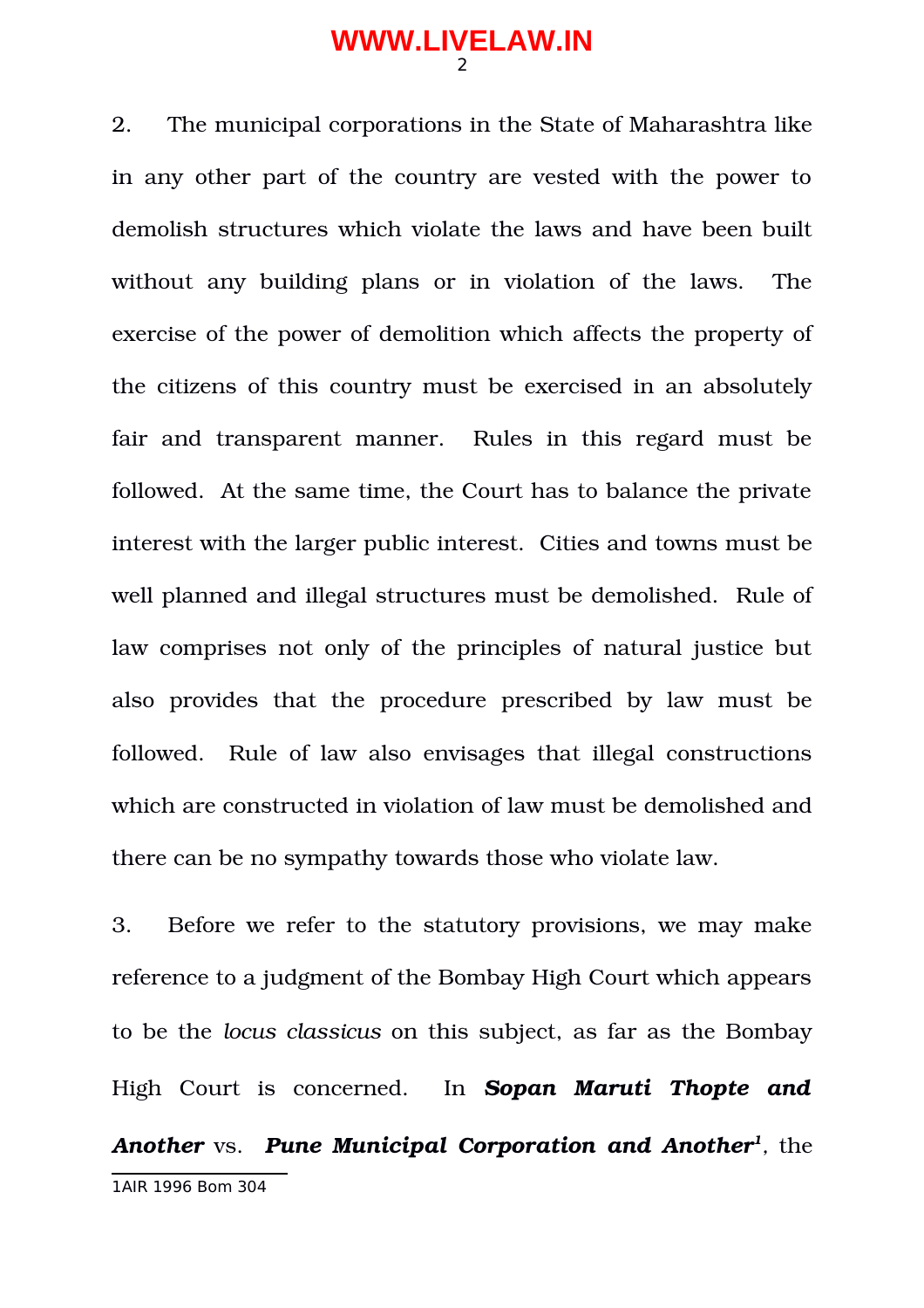Bombay High Court referred to various provisions of law, and

thereafter issued the following directions :

"**19**. Hence, on the basis of the law as discussed above, it is directed that after  $1<sup>st</sup>$  May, 1996 the Bombay Municipal Corporation or the Municipal Corporations constituted under the B.P.M.C. Act would follow the following procedure before taking action under Section 351 of the B.M.C. Act or under S. 260 of the B.P.M.C. Act.

- (i) In every case where a notice under Section 351 of the B.M.C. Act/under Sec. 260 of B.P.M.C. Act is issued to a party 15 days' time shall be given for submitting the reply. In case the party to whom notice is issued sends the reply with the documents, and shows cause, the Municipal Commissioner or Deputy Municipal Commissioner shall consider the reply and if no sufficient cause is shown, give short reasons for not accepting the contention of the affected party.
- (ii) It would be open to the Commissioner to demolish the offending structure 15 days after the order of the Commissioner/Deputy Municipal Commissioner is communicated to the affected person.
- (iii)In case the staff of the Corporation detects the building which is in the process of being constructed and/or reconstructed and/or extended without valid permission from the Corporation, it would be open to the Commissioner to demolish the same by giving a short notice of 24 hours after drawing a panchanama at the site and also by taking photographs of such structure and/or extension. The photographs should indicate the date when the same were taken.
- (iv) In case where the Municipal Corporation has followed due process of law and demolished the unauthorised structure and/or extension, if the same is reconstructed without valid permission within a period of one year, it would also be open to the Corporation to demolish the same by giving a short notice of 24 hours.
- (v) If the offending structure and/or extension which is assessed by the Corporation for two years, notice shall provide for 15 days' time to show cause. If the Deputy Municipal Commissioner comes to the conclusion that he requires assistance of the party, he may give an oral hearing if he deems fit and proper before passing the order. It is made clear that oral hearing is not at all compulsory but it is at the discretion of the authority.
- (vi) In any other case the Corporation is directed to issue a show cause notice in case of any structure and/or extension other than those mentioned in clauses (i) to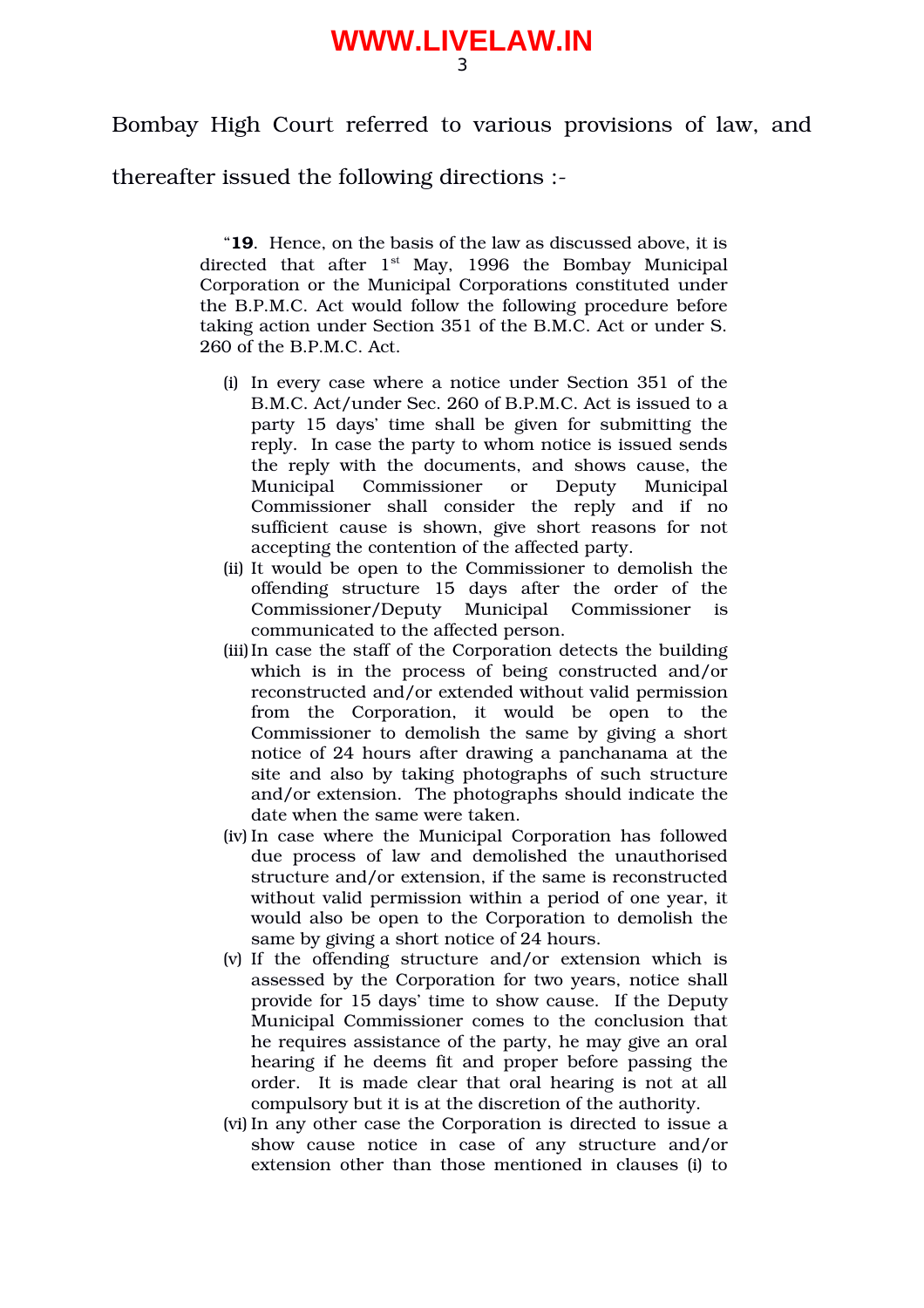(iv) above. The Corporation shall provide for 7 days' time to show cause in such a case.

**20.** In case the notice is issued under Sec. 478 of the B.P.M.C. Act, 1949 and if the person has not complied with the requisitions of the Commissioner, then it would be open to the Commissioner to demolish the unauthorised structure after expiry of 30 days of the period specified in the notice for removal of such construction.

**21.** The Municipal Corporations in the State of Maharashtra would follow the above directions so as to avoid unnecessary litigation."

After issuing these directions the Court also issued a word of

caution to courts not to grant interim injunctions protecting

illegal constructions from demolition. We may refer to the

following observations:

**"24.** In our view, passing interim orders indiscriminately and without apparent and due application of mind, which has the effect of allowing the plaintiff to continue to enjoy the fruits of his illegal actions including unauthorised construction tends to lower the Court's prestige and clearly undermines the Rule of Law.

 $\text{XXX}$   $\text{XXX}$   $\text{XXX}$ 

**28.** Considering the aforesaid decisions it should be borne in mind before issuance of an injunction that it is a discretionary and an equitable relief. It is not mandatory that for mere asking such relief should be given. It is not a charity at the cost of public. However, we make it clear that the procedure established by law has to be followed by the public authorities, whether it be the State or a local body, including the Municipal Corporations. At the same time, the procedural lapses, unintentional or intentional, which do not seriously affect the substantive rights of a person, ought not to result in ad interim orders which protect illegality having already been committed by the plaintiff and to give licence of continuing fruits of such illegality for years. Violators of law should not liberally be allowed to take protection of Court of law by obtaining ad interim injunctions which have the effect of continuing such violation."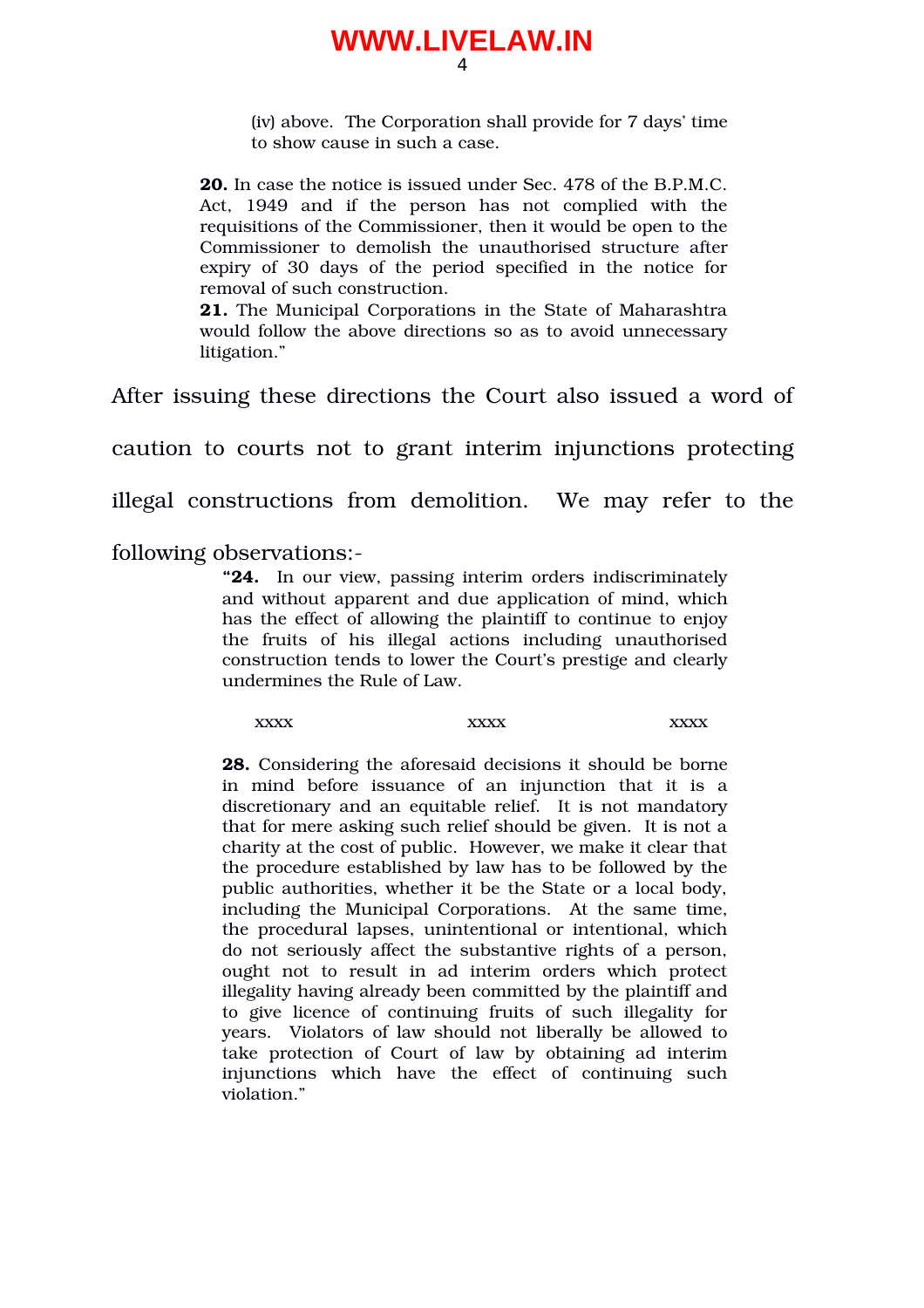#### **Statutory Provisions**

4. The relevant provisions to deal with the issue in hand are covered under Chapter 12 of The Mumbai Municipal Corporation Act [Bom. III of 1888] (hereinafter referred to as 'the MMC Act'). Section 337 of the MMC Act provides that before erecting any building, notice in this behalf has to be given to the Commissioner of the Municipal Corporation. The phrase 'to erect a building' not only means erecting a new building but also includes within its ambit re-erection of any building by demolishing the existing building entirely or erecting any building by removing the roof of the existing ground floor structures and adding one or more upper floors and to complete a dwelling house, originally meant to be used as one dwelling house into more than one dwelling houses. Building plans have to be furnished to the Commissioner, in terms of Section 338.

5. Even with regard to execution of works not amounting to erection of building notice under Section 342 of the MMC Act has to be given to the Commissioner. The relevant portion of the Section reads as follows: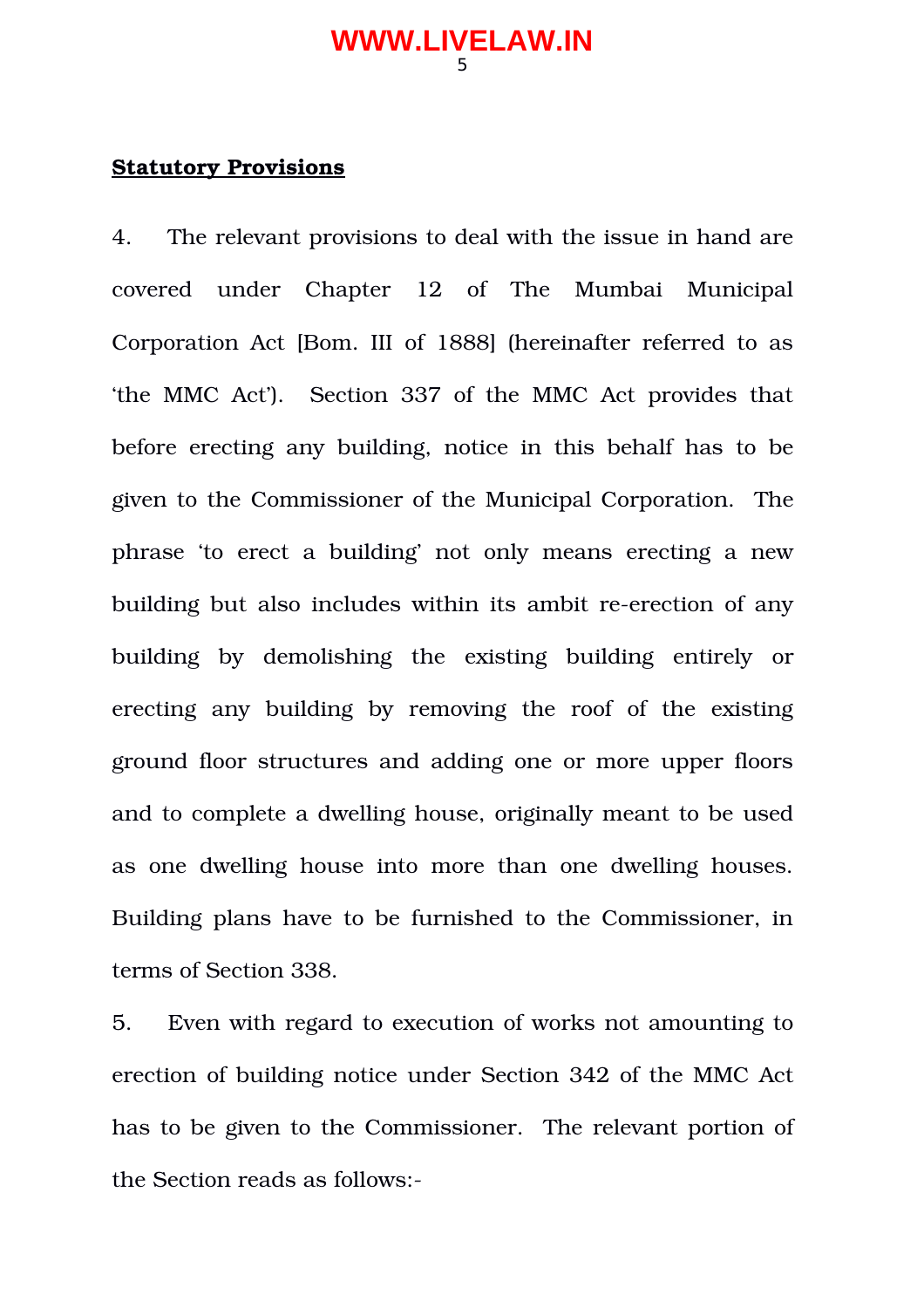#### **"342. Notice to be given to the Commissioner of intention to make additions, etc., to or change of user of, a building.**

Every person who shall intend

(a) to make any addition to a building, or change of existing user or

(b) to make any alteration or repairs to a building involving the removal, alteration or re-erection of any part of the building except tenantable repairs:

 Provided that no lowering of plinth, foundation or floor in a building shall be permitted.

 *Explanation.* "Tenantable repairs" in this section shall mean, only,

> (i) providing guniting to the structural members or walls;

(ii) plastering, painting, pointing;

- (iii) changing floor tiles;
- (iv) repairing W. C., bath or washing places;

(v) repairing or replacing drainage pipes, taps, manholes and other fittings;

(vi) repairing or replacing sanitary water plumbing, or electrical fittings; and

(vii) replacement of roof with the same material, but shall not include,

> (a) change in horizontal and vertical existing dimensions of the structure;

> (b) replacement or removal of any structural members of load bearing walls;

(c) lowering of plinth, foundations or floors;

(d) addition or extension of mezzanine floor or loft; and

(e) flattening of roof or repairing roof with different material;

(c) [\* \* \*]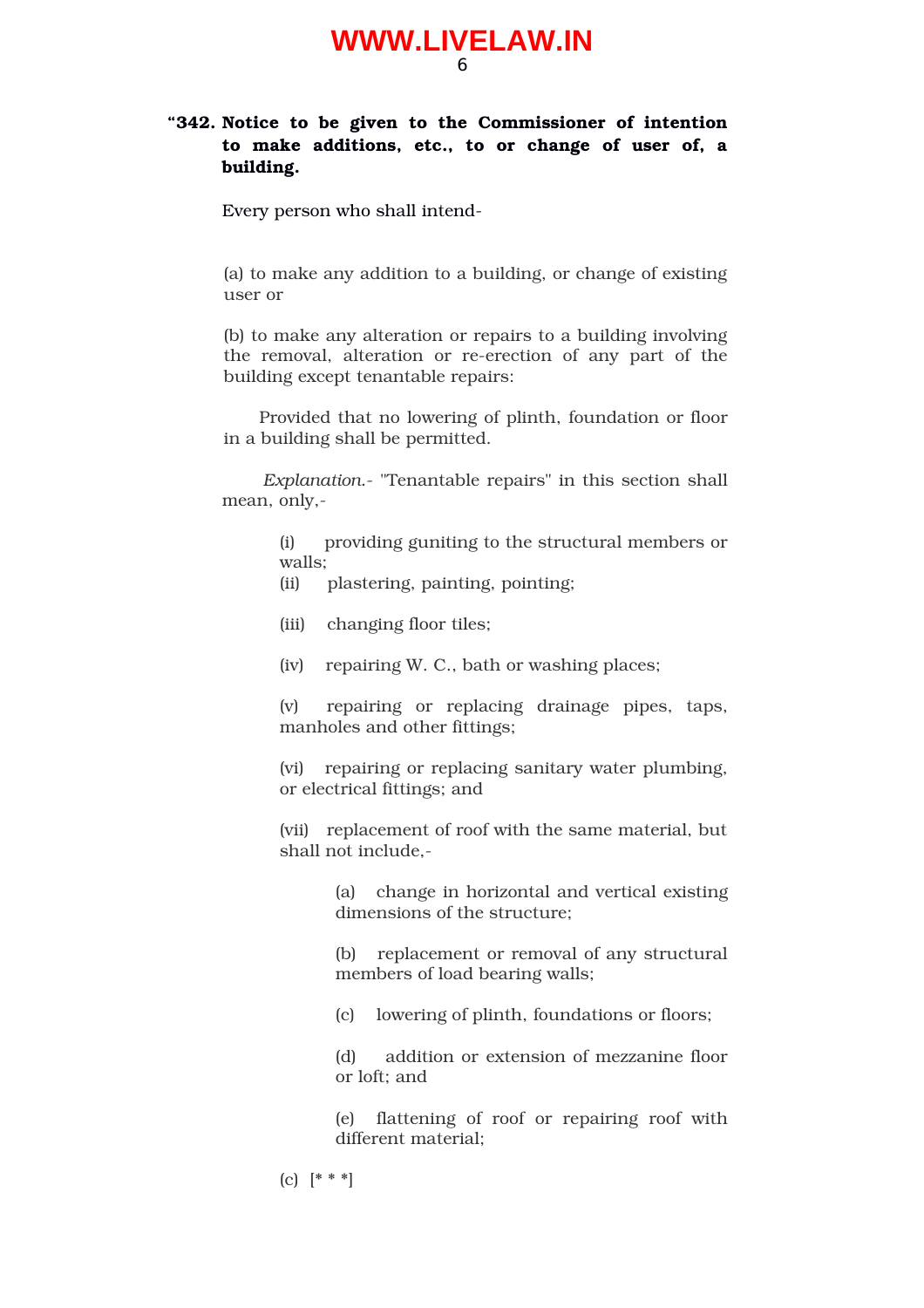(cc) to make any alteration in a building involving

(i) the sub-division of any room in such building so as to convert the same into two or more separate rooms,

(ii) the conversion of any passage or space in such building into a room or rooms, or

(d) to remove or reconstruct any portion of a building abutting on a street which stands within the regular line of such street,

shall give to the Commissioner, in a form obtained for this purpose under section 344, notice of his said intention, specifying the position of the building in which such work is to be executed, the nature and extent of the intended work, the particular part or parts, if any, of such work which is or are intended to be used for human habitation and the name of the person whom he intends to employ to supervise its execution."

6. An analysis of this Section clearly indicates that if any addition is to be made to the building or existing use of the building is to be changed then notice is required to be given to the Commissioner before such addition or change is made. Even for making any alteration or repair to a building which involves the removal, or alteration of any part of the building, permission is required except for tenantable repairs which have been specifically defined in the explanation of this Section. The proviso lays down that no lowering of plinth, foundation or floors in the building shall be permitted. Tenantable repairs have been defined and we need not dwell on what are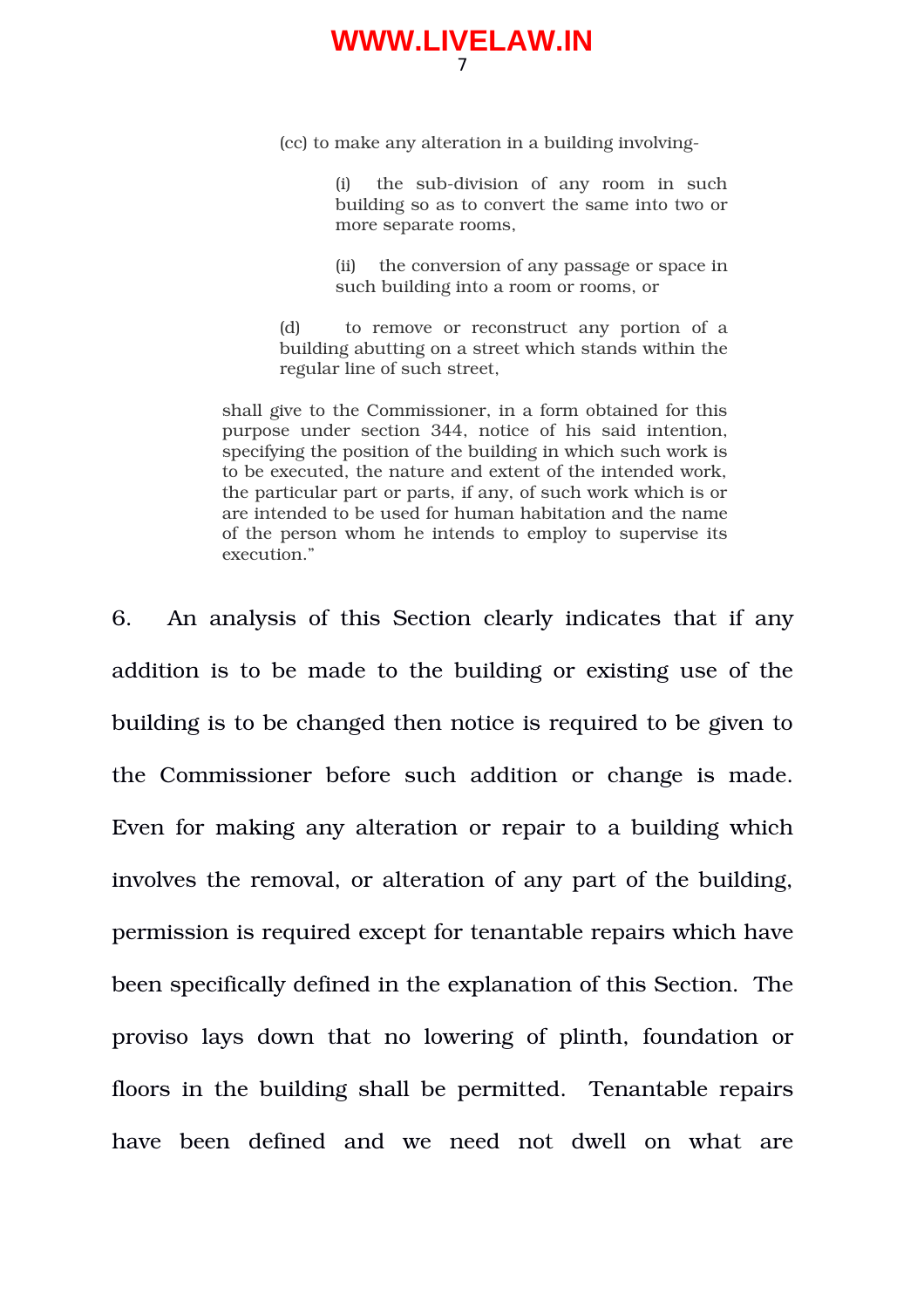tenantable repairs for the purpose of deciding these cases. We would, however, like to emphasise that even in case of repairs not falling within the category of tenantable repairs, notice will have to be given to the Commissioner and permission is to be taken and then only work can be commenced in terms of Section 347.

7. We are mainly concerned with Section 351 which reads as follows :

#### **"351. Proceedings to be taken in respect of buildings or work commenced contrary to section 347.**

 (1) The Commissioner shall, by notification in the *Official Gazette*, designate an officer of the Corporation to be the Designated Officer for the purposes of this section and of sections 352, 352A and 354A. The Designated Officer shall have jurisdiction over such local area as may be specified in the notification and different officers may be designated for different local areas.

 (1A) If the erection of any building or the execution of any such work as is described in section 342, is commenced contrary to the provisions of section 342 or 347, the Designated Officer, unless he deems it necessary to take proceedings in respect of such building or work under section 354, shall

> (a) by written notice, require the person who is erecting such building or executing such work, or has erected such building or executed such work, or who is the owner for the time being of such building or work, within seven days from the date of service of such notice, by a statement in writing subscribed by him or by an agent duly authorized by him in that behalf and addressed to the Designated Officer, to show sufficient cause why such building or work shall not be removed, altered or pulled down; or

> (b) shall require the said person on such day and at such time and place as shall be specified in such notice to attend personally, or by an agent duly authorized by him in that behalf, and show sufficient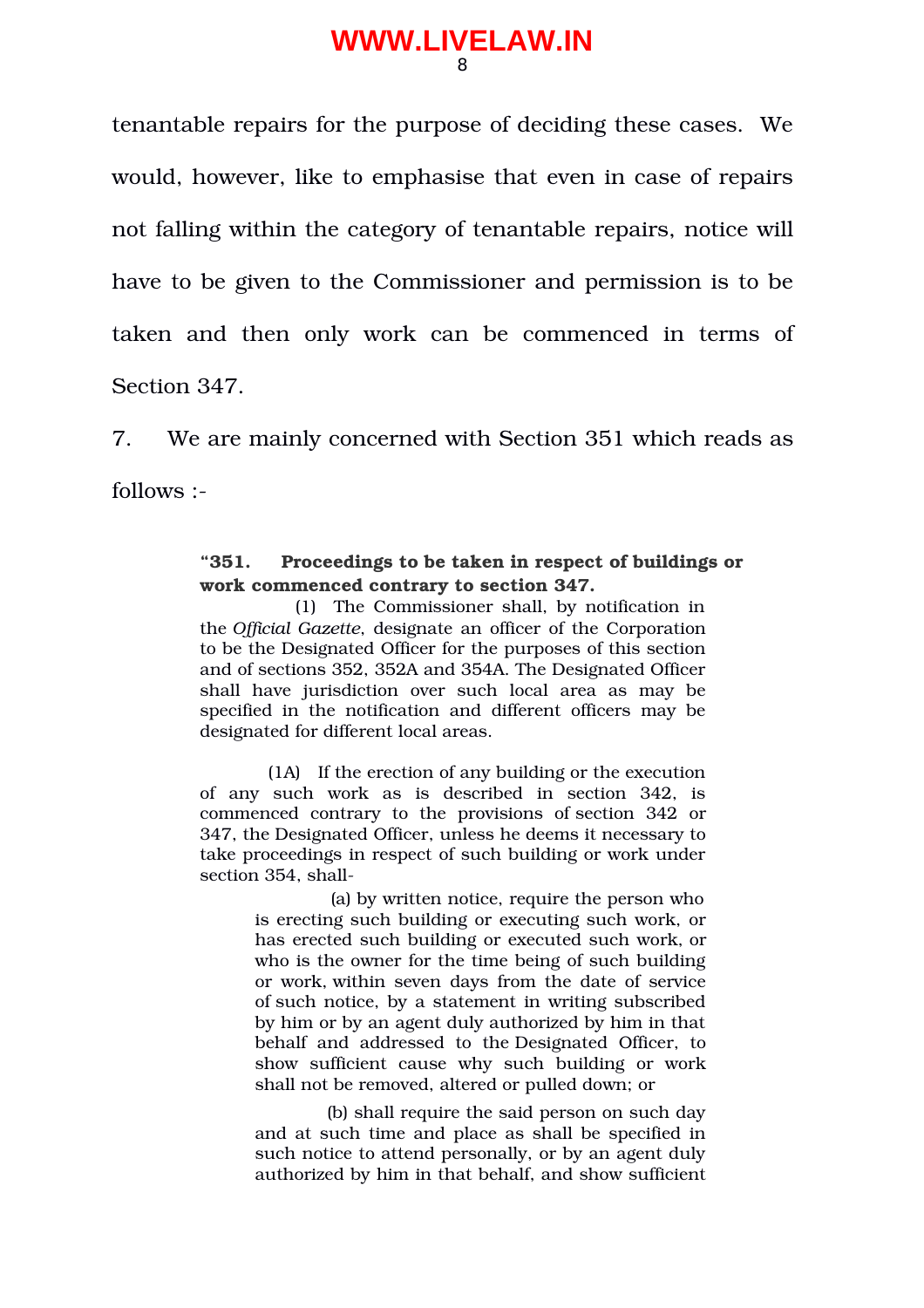cause why such building or work shall not be removed, altered or pulled down.

*Explanation*. "To show sufficient cause" in this subsection shall mean to prove that the work mentioned in the said notice is carried out in accordance with the provisions of section 337 or 342 and section 347 of the Act.

(2) If such person shall fail to show sufficient cause, to the satisfaction of the Designated Officer, why such building or work shall not be removed, altered or pulled down, the Designated Officer may remove, alter or pull down the building or work and the expenses thereof shall be paid by the said person. In case of removal or pulling down of the building or the work by the Designated Officer, the debris of such building or work together with other building material, if any, at the sight of the construction, belonging to such person, shall be seized and disposed of in the prescribed manner and after deducting from the receipts of such sale or disposal, the expenditure incurred for removal and sale of such debris and material, the surplus of the receipts shall be returned by the Designated Officer, to the person concerned.

(3) No court shall stay the proceeding of any public notice including notice for eviction, demolition or removal from any land or property belonging to the State Government or the Corporation or any other local authority or any land which is required for any public project or civil amenities, without first giving the Commissioner a reasonable opportunity of representing in the matter."

Sub-section (1A) was the original sub-section (1). It appears that if the erection of any building or the execution of any work is commenced contrary to the provisions of Section 342 or 347 then the designated officer shall issue written notice calling upon the builder, occupier, owner to submit his reply within 7 days from the service of notice to show cause as to why such a building should not be demolished. The designated officer can also require the person to appear before him personally on a time and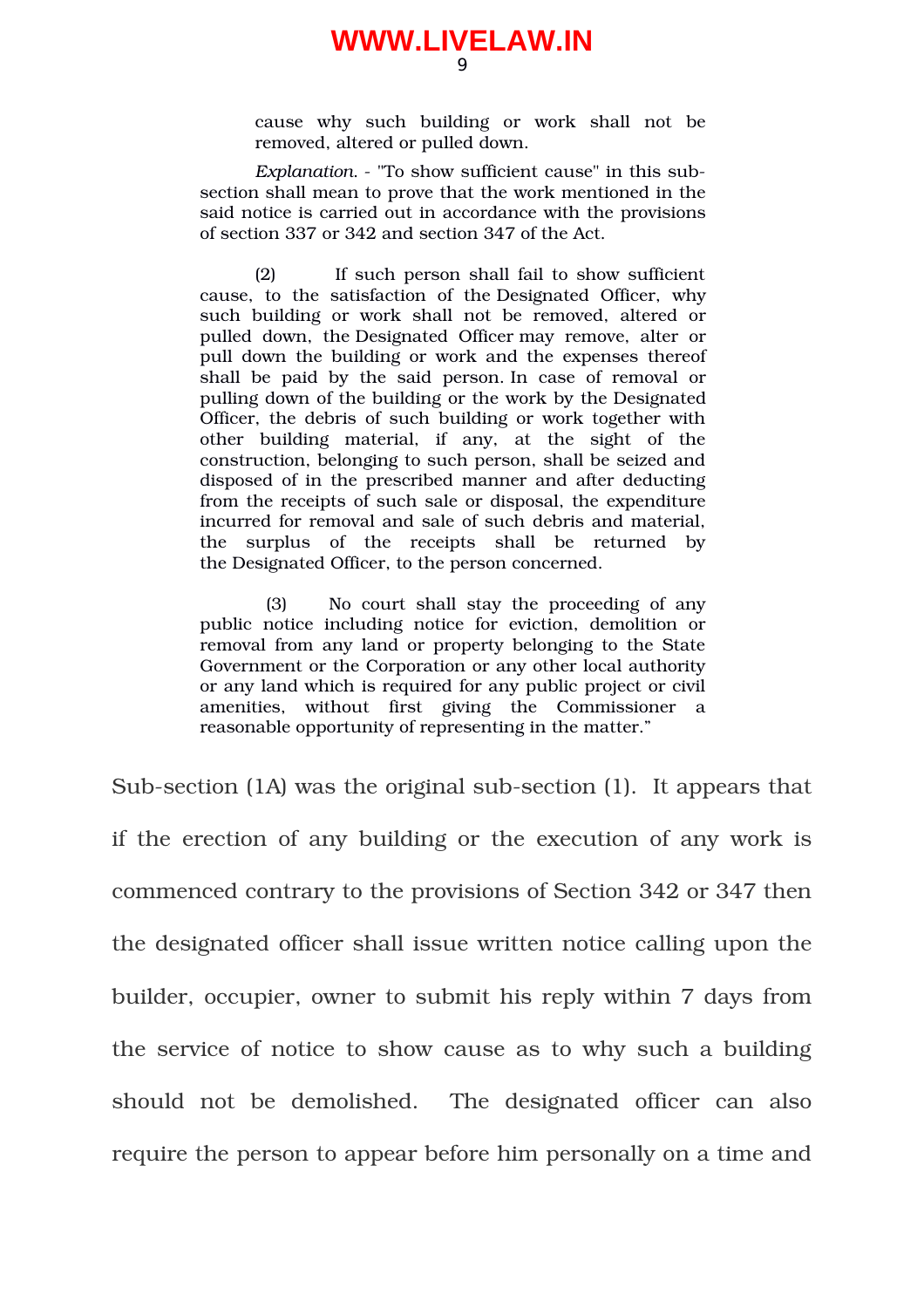date fixed by him. The *Explanation* is important. It lays down that 'sufficient cause' would mean that the work is being carried out in accordance with the provisions of Sections 337 or 342 and 347 of the MMC Act. This means that required permission before the construction has to be obtained and if the person, within 7 days, is not able to produce such permission, then the designated officer can take steps to remove the building. Subsection (2) provides that if the noticee does not show cause or the designated officer is not satisfied with the reply filed, then the building can be removed or pulled out. Sub-section (3) debars the jurisdiction of civil courts to stay proceeding of any such public notice.

8. Dealing with the issues relating to building under construction and/or reconstruction and/or extension without valid permission the Bombay High Court in *Sopan's* case (supra) had directed that a short notice of 24 hours be issued after drawing a panchnama at the site and also by taking photographs of such structure and/or extension. It was also ordered that the photographs should indicate the date when the same were taken. Direction 4 provided that if after demolition the un-authorised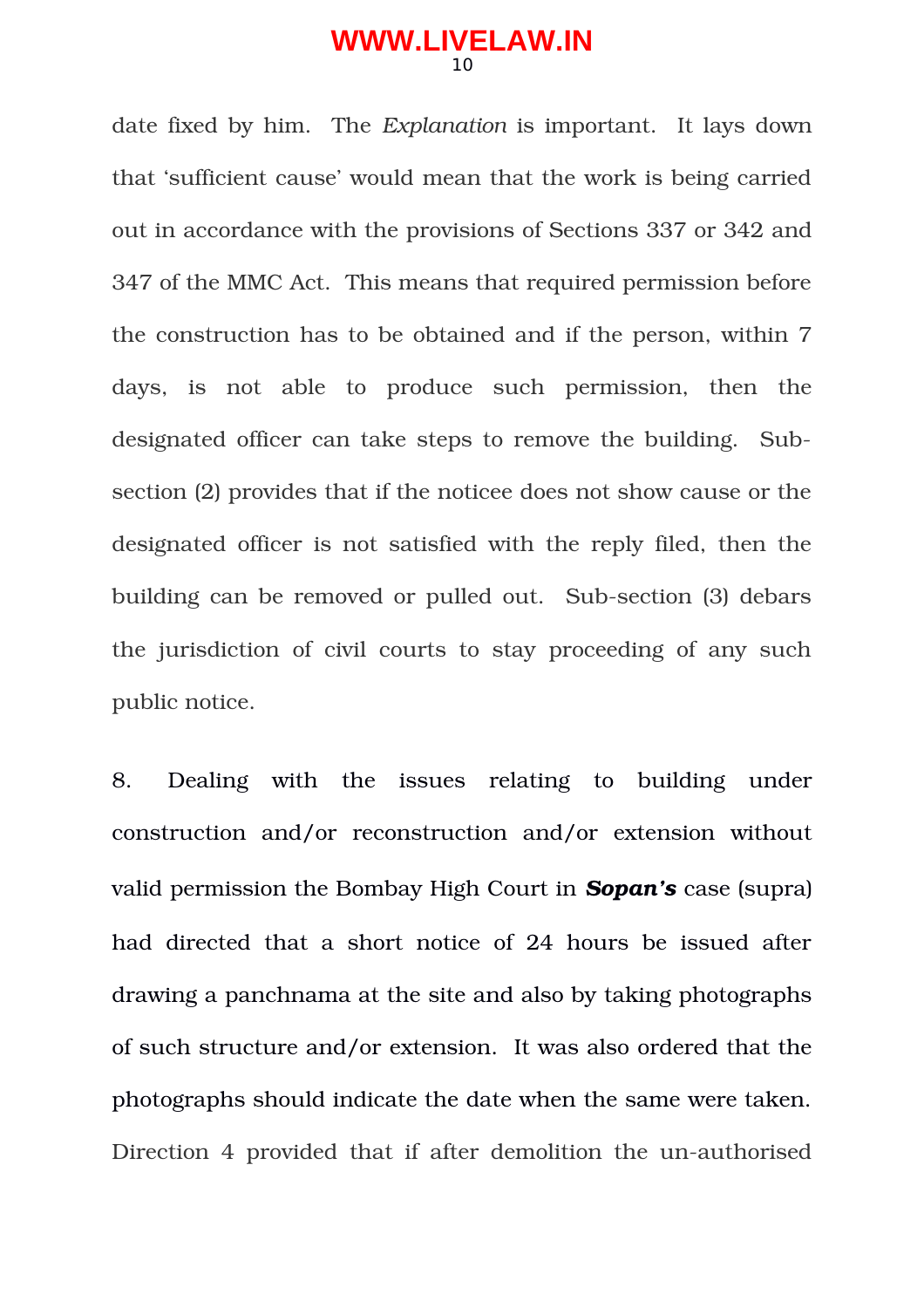structure is re-erected without valid permission within a period of 1 year then also notice of only 24 hours would be required. We are not directly concerned with directions 5 and 6. In *Sopan's* case (supra), no direction was given that if the offending structure is demolished illegally the same should be permitted to be reconstructed. The reconstruction jurisprudence seems to have developed at a later stage.

9. At this juncture it would be necessary to point out that when **Sopan's** case (supra) was decided there was no provision fixing a time line for filing a reply to the notice. Now, 7 days have been fixed to file the reply in terms of Section 351 sub-section (1A), and, therefore, the first direction in *Sopan's* case (supra) is no longer operative. The Legislature has enacted a provision and this direction cannot be said to be valid any more.

10. The main dispute is with regard to the  $2<sup>nd</sup>$  direction in **Sopan's** case (supra) which provided that demolition of the building structure can be done only after giving 15 days' notice to the affected person.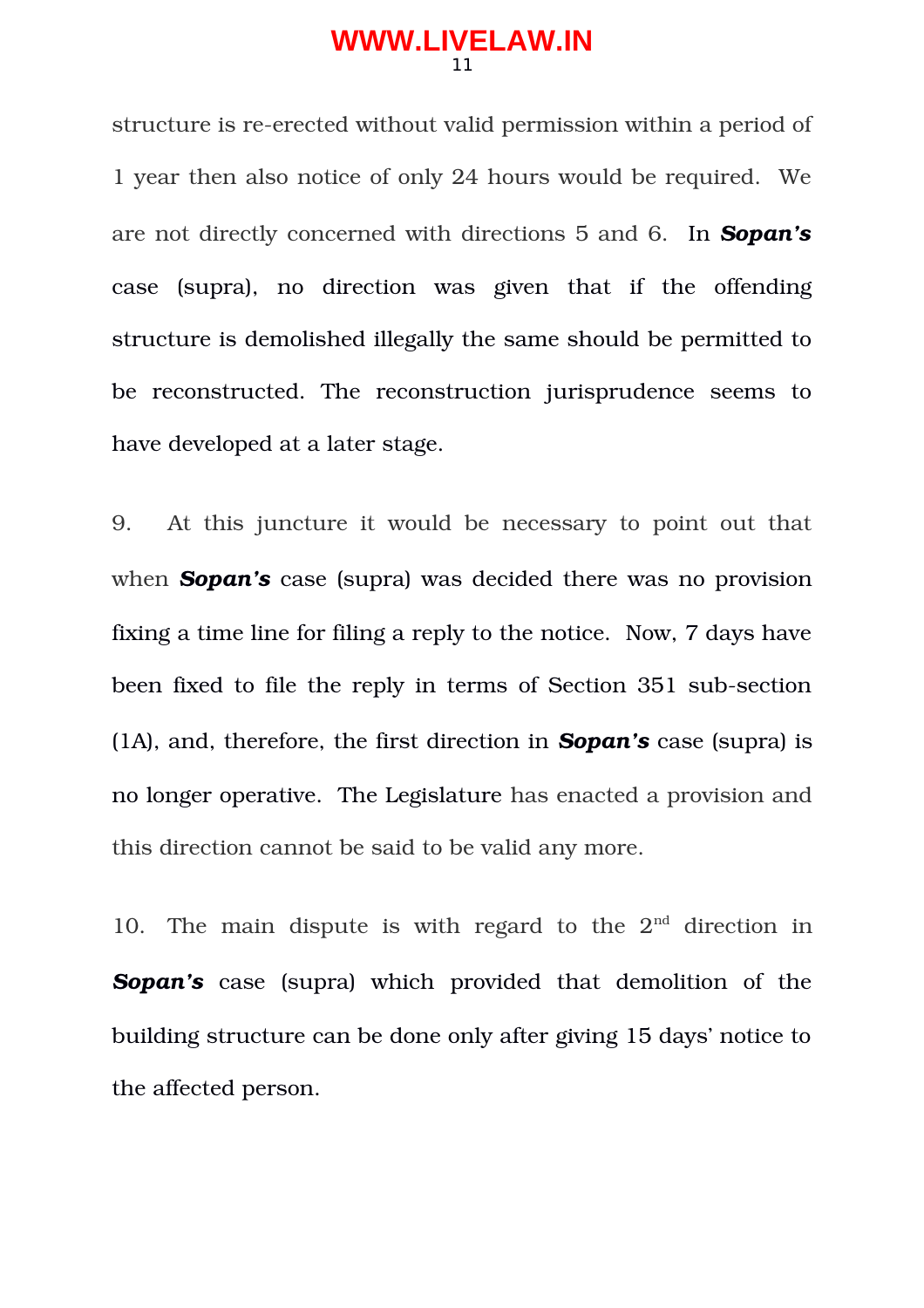11. Shri Atmaram N. Nadkarni, learned Additional Solicitor General, appearing for the appellants submits that by making an amendment to Section 351, providing a period of 7 days for notice to be given, the first direction in *Sopan's* case (supra) is no longer valid.

12. However, as pointed out by Mr. Bharat Zaveri, learned counsel appearing on behalf of the respondents that the second direction in *Sopan's* case (supra) requiring 15 days' notice to be given to the affected person before demolition of the structure, is still valid and, therefore, 2 notices are required to be given viz.,(i) a show cause notice of 7 days in terms of Section 351 (1A) and; (ii) notice of 15 days in terms of *Sopan's* case (supra). The learned counsel also submits that the judgment in *Sopan's case* (supra) holds the field till date, and we agree with the counsel that in terms of direction no.2 in *Sopan's* case (supra), 15 days' notice has to be given before demolishing the structure. We are not oblivious to the fact that Sub-section (2) of Section 351 does not lay down any timeline in this regard. It was in this context that when no timelines were laid down either for show cause notice or for demolition that the Bombay High Court in *Sopan's*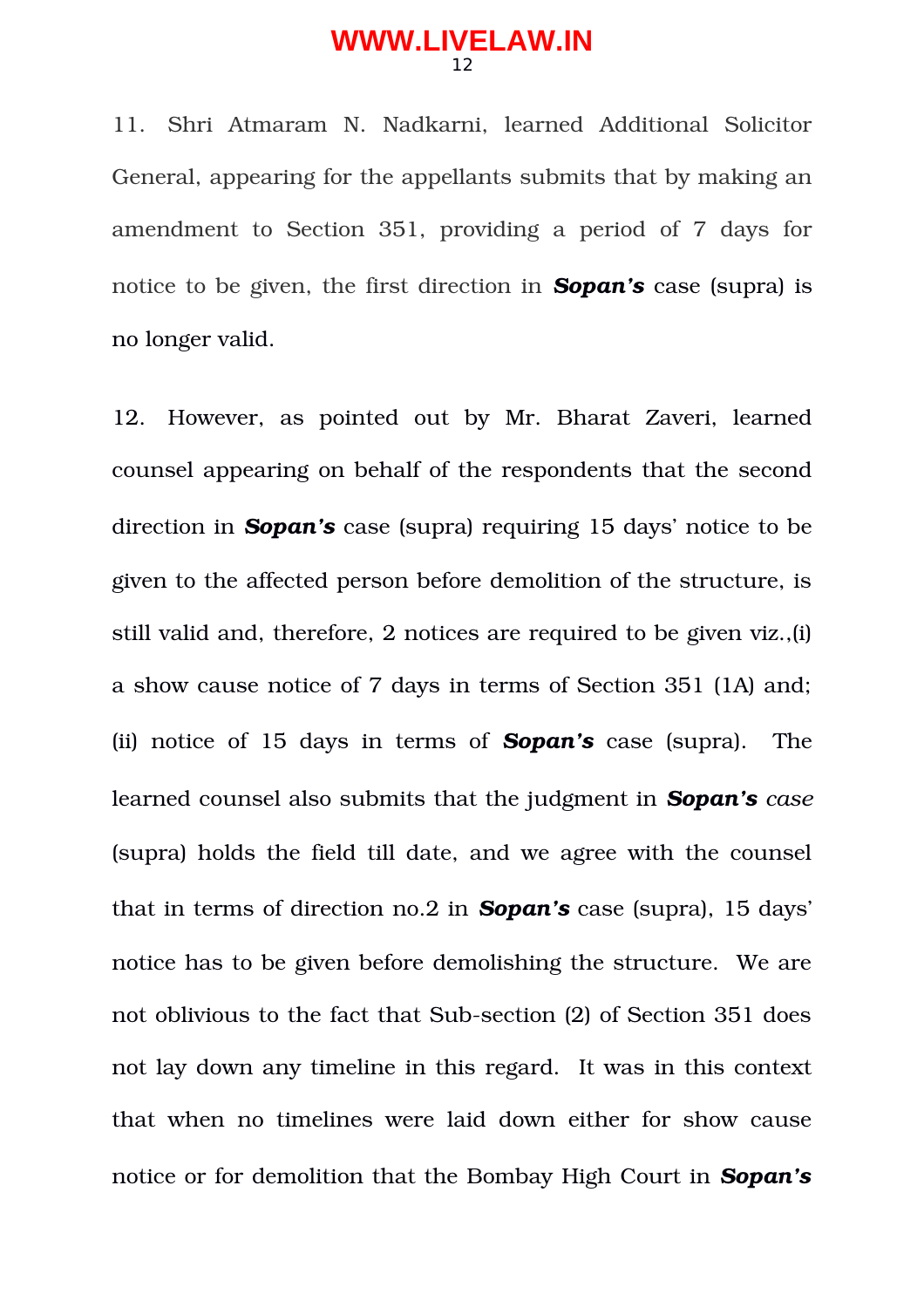case (supra), fixed two timelines of 15 days each for issuing show cause notice and, thereafter, to take action of demolition. The Legislature intervened and the first period has been curtailed from 15 days to 7 days but the second direction has not been interfered with by the Legislature. Therefore, that iudgment continues to hold the field in this regard.

13. Admittedly, in both the cases the second notice does not comply with the direction given in *Sopan's* case (supra). Therefore, there is no manner of doubt that the requirement with regard to the second notice has not been complied with in either of the cases. As such, the action of demolition without following the procedure prescribed by law is illegal.

14. That brings us to the main issue before us. Is the writ court justified in issuing a direction that since the building has been demolished without following the procedure prescribed by law, the petitioners before the High Court (Respondents before us) be permitted to reconstruct the structure albeit using the same material, and of the same dimensions, as existed earlier? The second direction given is that before commencing of work of reconstruction, the petitioner shall serve a notice to the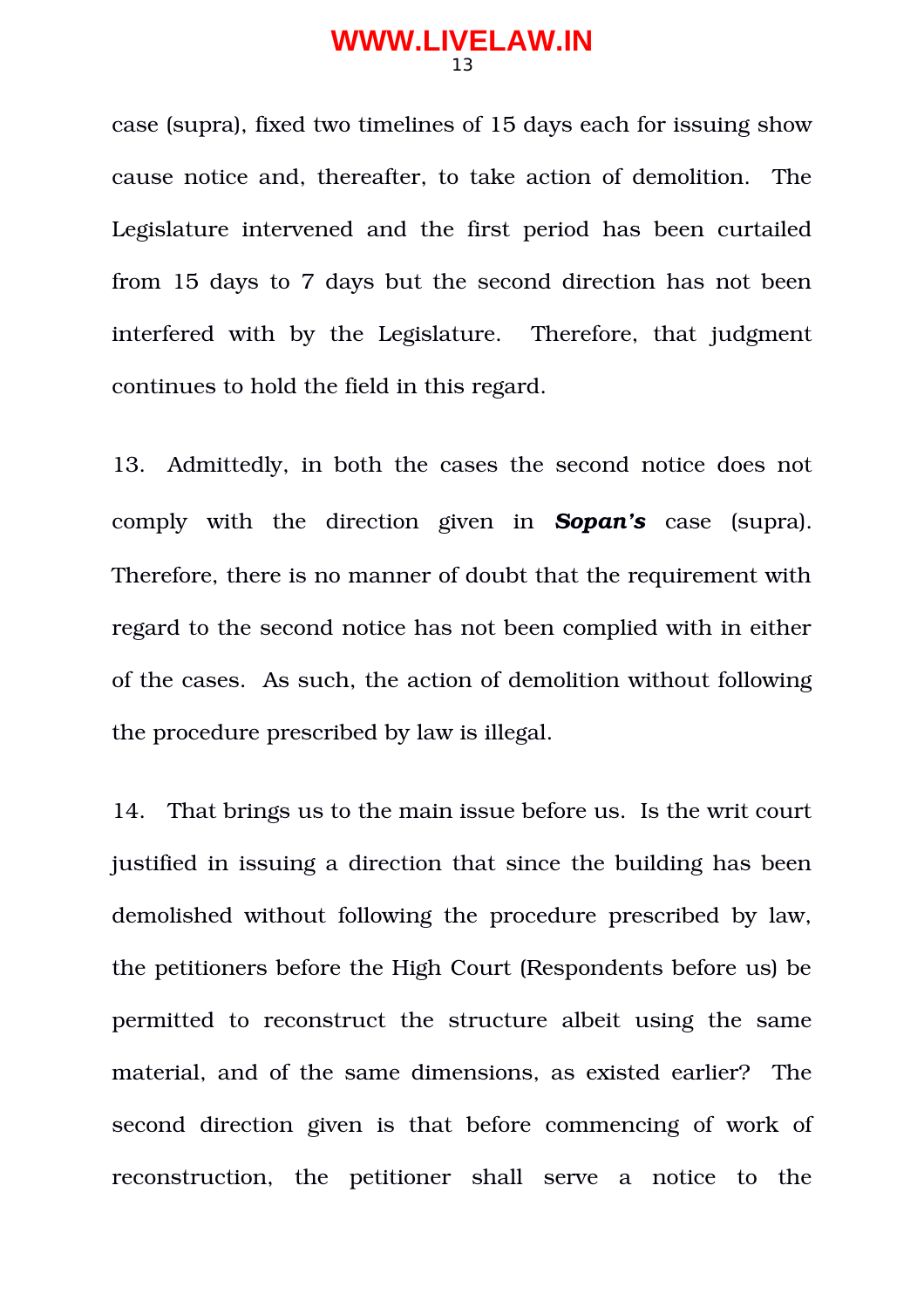designated officer. It has further been observed by the High Court that the reconstruction of the structure on the basis of its order will confer no authenticity on the structure. The third important direction of the High Court provides that if the original structures were constructed without obtaining development permission, the structures reconstructed pursuant to the orders of the Court will also be construed to be constructed without proper development permission. Hence the Corporation can initiate action of demolition of the structures, after following the law laid down in *Sopan's* case (supra). We have been told that this is the regular practice followed in the Bombay High Court, throughout the State of Maharashtra.

15. We are constrained to observe that we cannot approve of such directions. The High Court itself is aware that some of these structures may have been constructed without permission. If that be so, even if the demolition was carried out without giving the second notice, why should the party who has violated the law by raising the construction without obtaining permission be permitted to raise another illegal structure which only has to be razed to the ground, after following the procedure prescribed by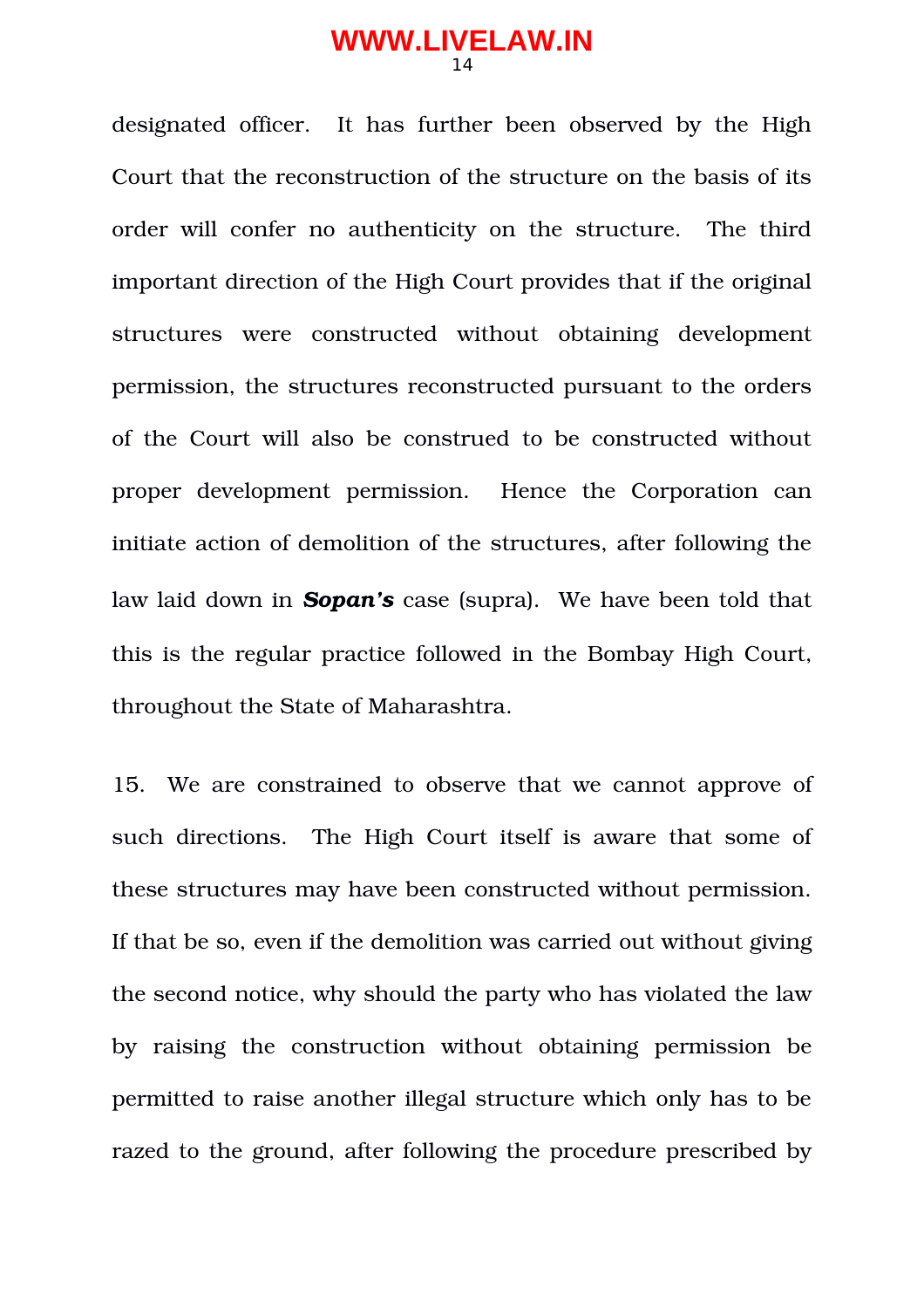law? Why should the Nation's wealth be misutilised and misused for raising an illegal construction which eventually has to be demolished?

16. We make it clear that we do not approve the action of the Municipal Corporation or its officials in demolishing the structures without following the procedure prescribed by law, but the relief which has to be given must be in accordance with law and not violative of the law. If a structure is an illegal structure, even though it has been demolished illegally, such a structure should not be permitted to come up again. If the Municipal Corporation violates the procedure while demolishing the building but the structure is totally illegal, some compensation can be awarded and, in all cases where such compensation is awarded the same should invariably be recovered from the officers who have acted in violation of law. However, we again reiterate that the illegal structure cannot be permitted to be reerected.

17. Assuming that the structure is not illegal then also the Court will first have to come to a finding that the structure was constructed legally. It must come to a clear-cut finding as to the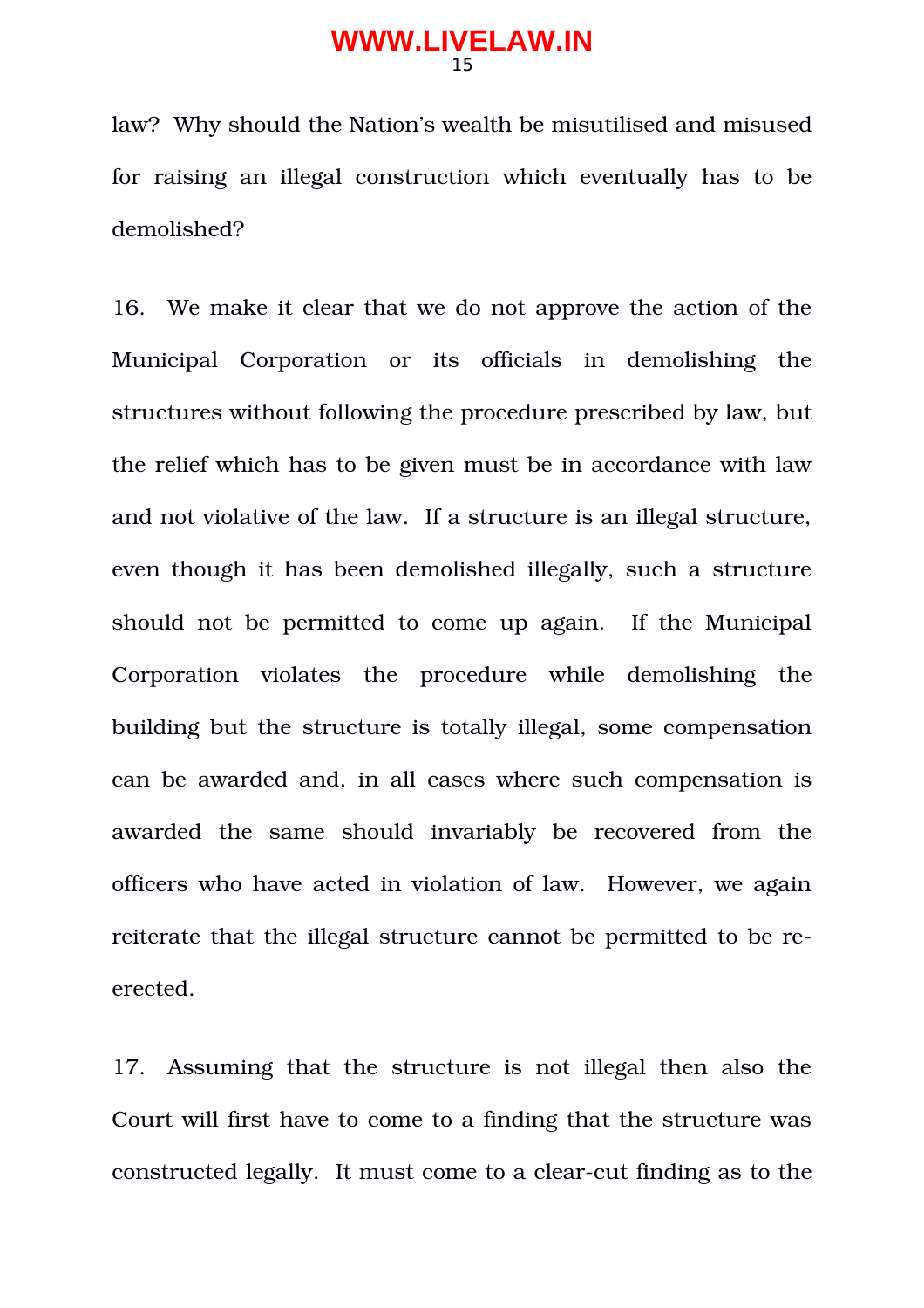dimensions of the structure, what area it was covering and which part of the plot it was covering. In those cases the High Court, once it comes to the conclusion that the structure which has been demolished was not an illegal structure, may be justified in permitting reconstruction of the structure, but while doing so the Court must clearly indicate the structure it has permitted to be constructed; what will be the length of the structure; what will be its width; what will be its height; which side will the doors and windows face; how many number of storeys are permitted etc. We feel that in most cases the writ court may be unable to answer all these questions. Therefore, it would be prudent to permit the structure to be built in accordance with the existing bylaws. Directions can be issued to the authorities to issue requisite permission for construction of a legal structure within a time bound period of about 60 days. This may vary from case to case depending upon the nature of the structure and the area where it is being built.

18. Blanket orders permitting re-erection will lead to unplanned and haphazard construction. This will cause problems to the general public. Even if the rights of private individuals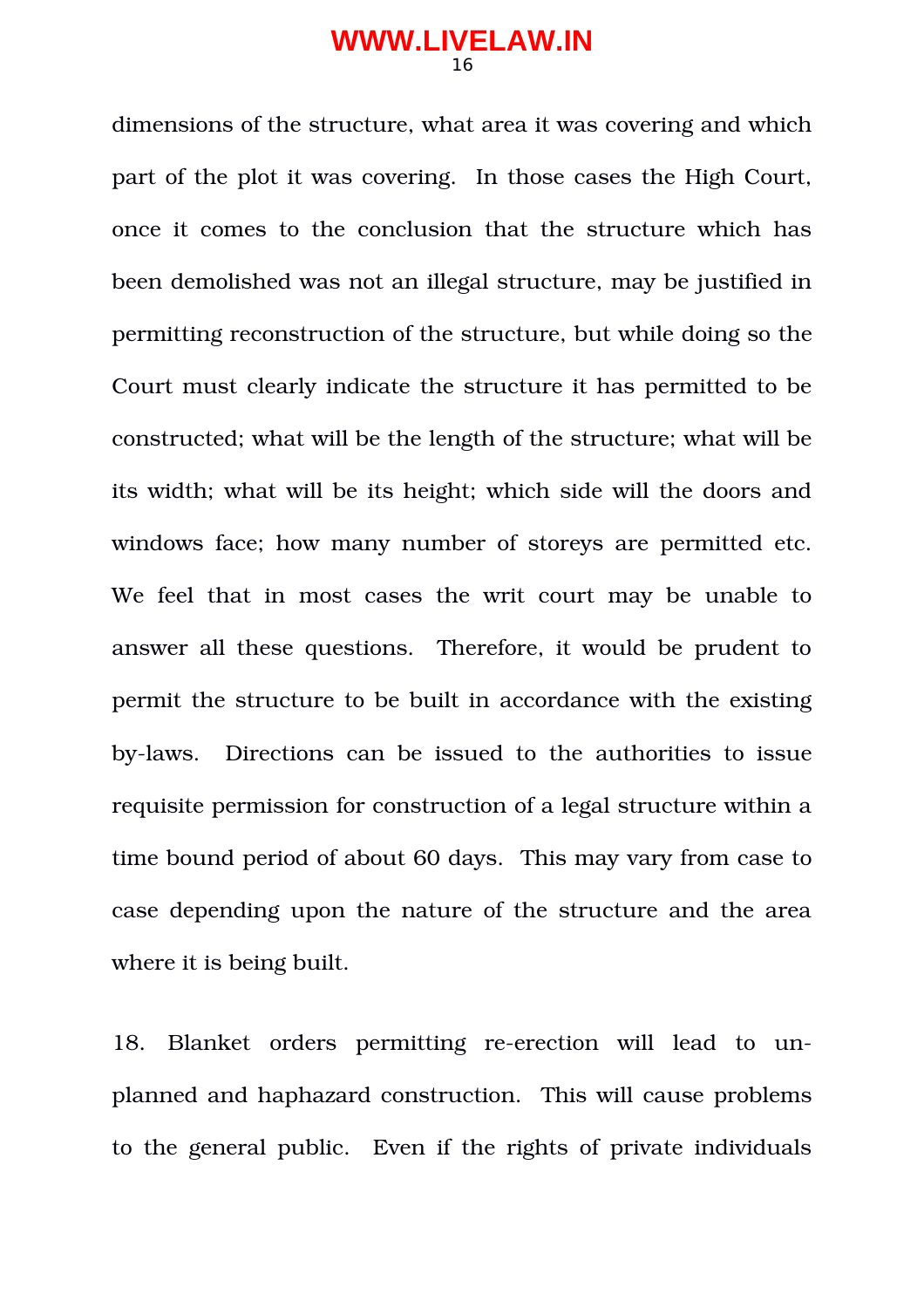have been violated in as much as sufficient notice for demolition was not given, in such cases structures erected in violation of the laws cannot be permitted to be re-erected. We must also remember that in all these cases, the High Court has not found that the structures were legal. It has passed the orders only on the ground that the demolition was carried out without due notice. As already indicated above, compensation for demolished structure or even the cost of the new structure to be raised, if any, can be imposed upon the municipal authorities which should be recovered from the erring officials, but in no eventuality should an unplanned structure be permitted to be raised.

19. Times have changed. Technology has advanced. However, the legal fraternity continues to live in a state of *status quo*. *Sopan's* case (supra) was decided on 09.02.1996. More than two decades have elapsed. The Courts must not be hidebound by old decisions and the law must develop in accordance with changing times.

20. All concerned viz., the State, the Municipal authorities and the High Court need to take note and advantage of advancement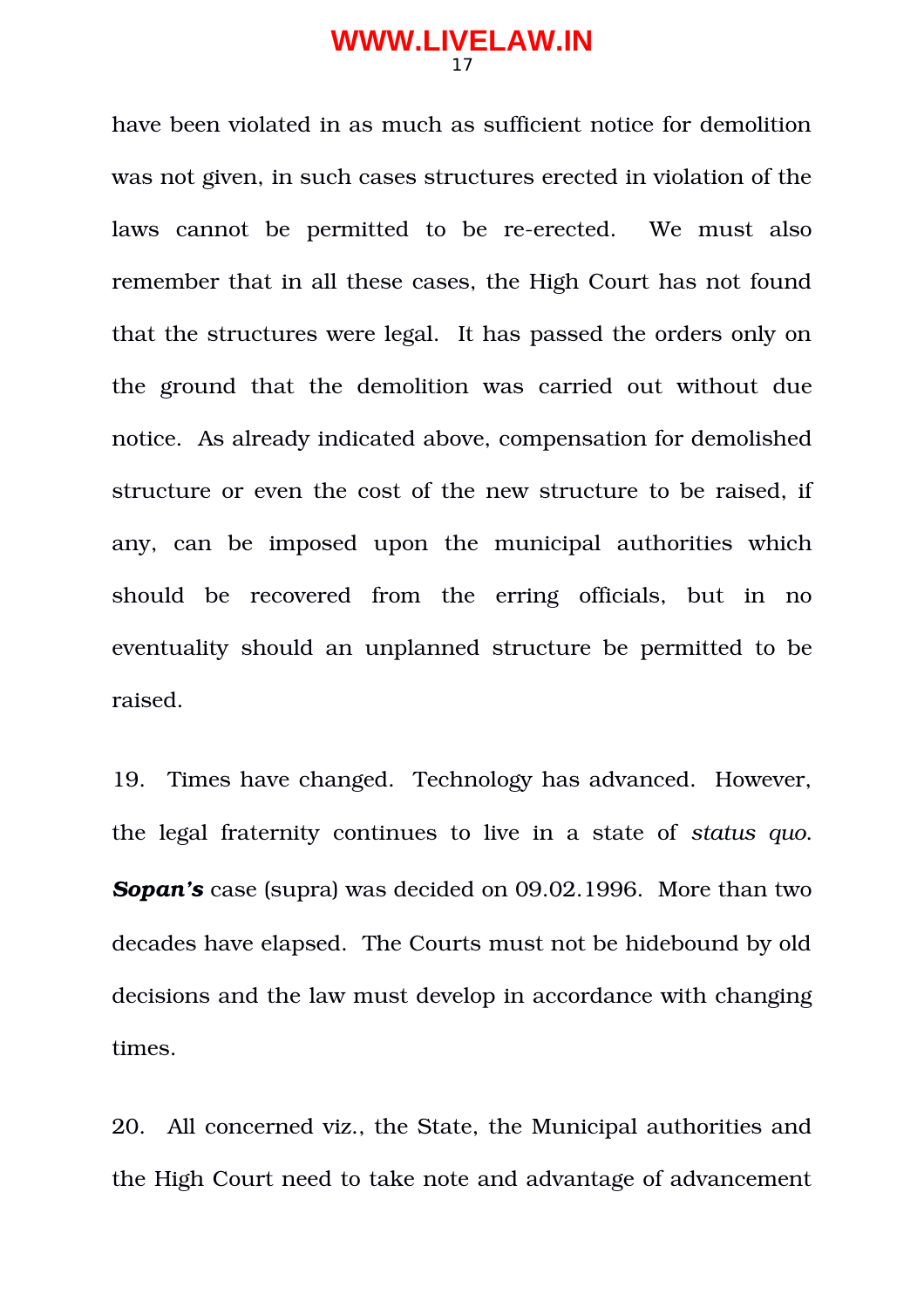in technology. We have been informed that disputes with regard to the dimensions and nature of the structure arise especially in those cases where rural or suburban areas are included at a later stage in the municipalities. Some of these structures have no sanctioned plans. The Development Control and Promotion Regulations for Greater Mumbai, 2034, provide that no permission shall be required to carry out tenantable repairs to the existing buildings which were constructed with the approval of the competent authority, or are in existence since 17.04.1964 in respect of residential structures, and 01.04.1962 in respect of non-residential structures, as required under Section 342 of the MMC Act. We have already noted what is meant by tenantable repairs. This is explained in Section 342 of the MMC Act. Only repairs envisaged in the explanation are permitted to be carried out without permission and all other repairs have to be carried out with permission. Since these old buildings do not have plans it is difficult to find out whether the construction carried out is actually tenantable repairs or the structures are being constructed/reconstructed for which permission is required.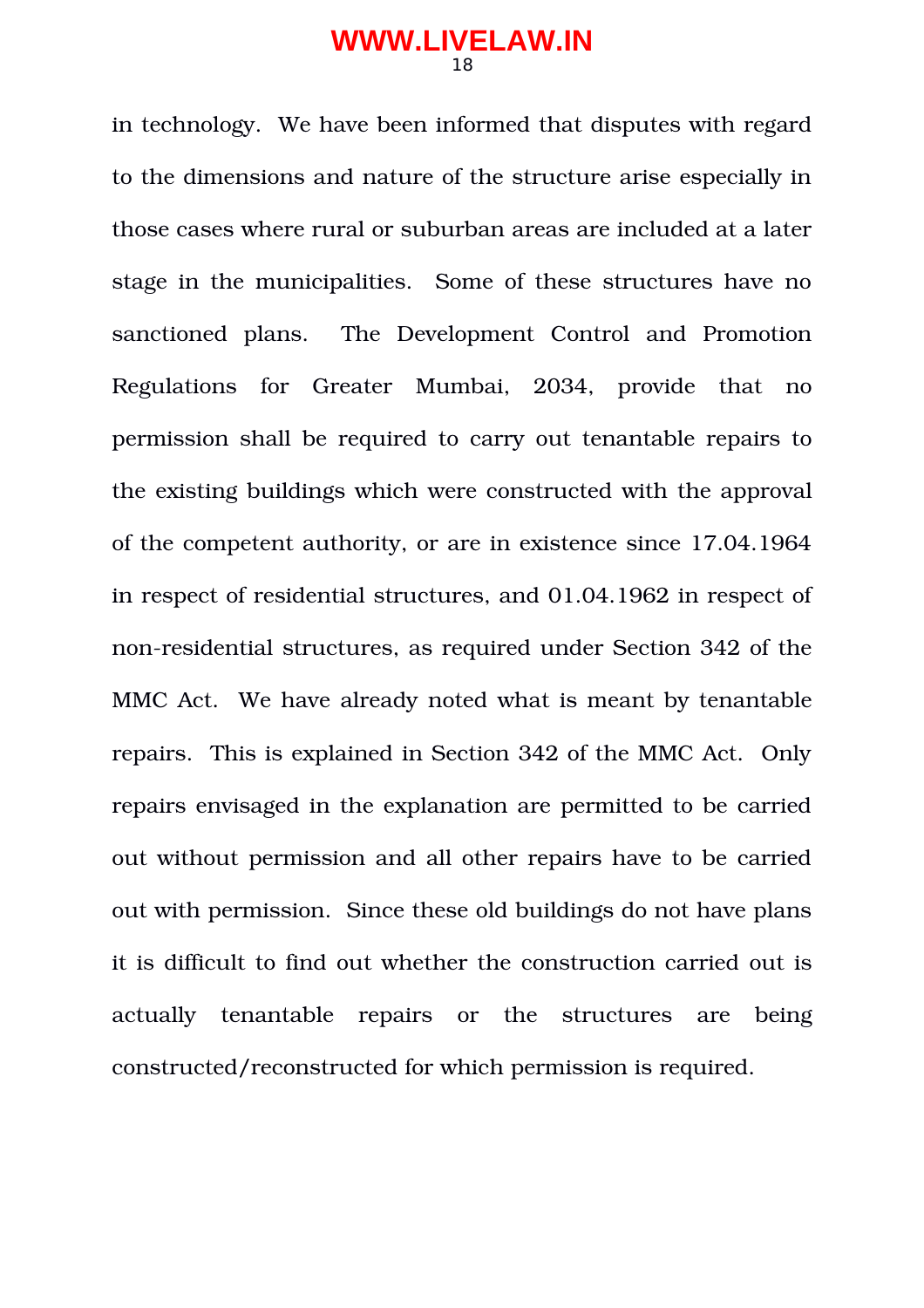21. There is no difficulty to find a solution to this problem if the State is inclined to do so. Till the State frames any laws in this regard, we direct that before any construction/reconstruction, or repair not being a tenantable repair is carried out, the owner/occupier/builder/contractor/architect, in fact all of them should be required to furnish a plan of the structure as it exists. This map can be taken on record and, thereafter, the construction can be permitted. In such an eventuality even if the demolition is illegal it will be easy to know what were the dimensions of the building. This information should not only be in paper form in the nature of a plan, but should also be in the form of 3D visual information, in the nature of photographs, videos etc.

22. All over the country we find that when people raise illegal constructions it is claimed that the said construction has been existing for long. The answer is to get Geomapping done. The relevant technology is Geographic Information System (GIS). If on Google Maps one can get a road view, we see no reason as to why this technology cannot be used by the municipal corporations. At the first stage we direct that all the cities in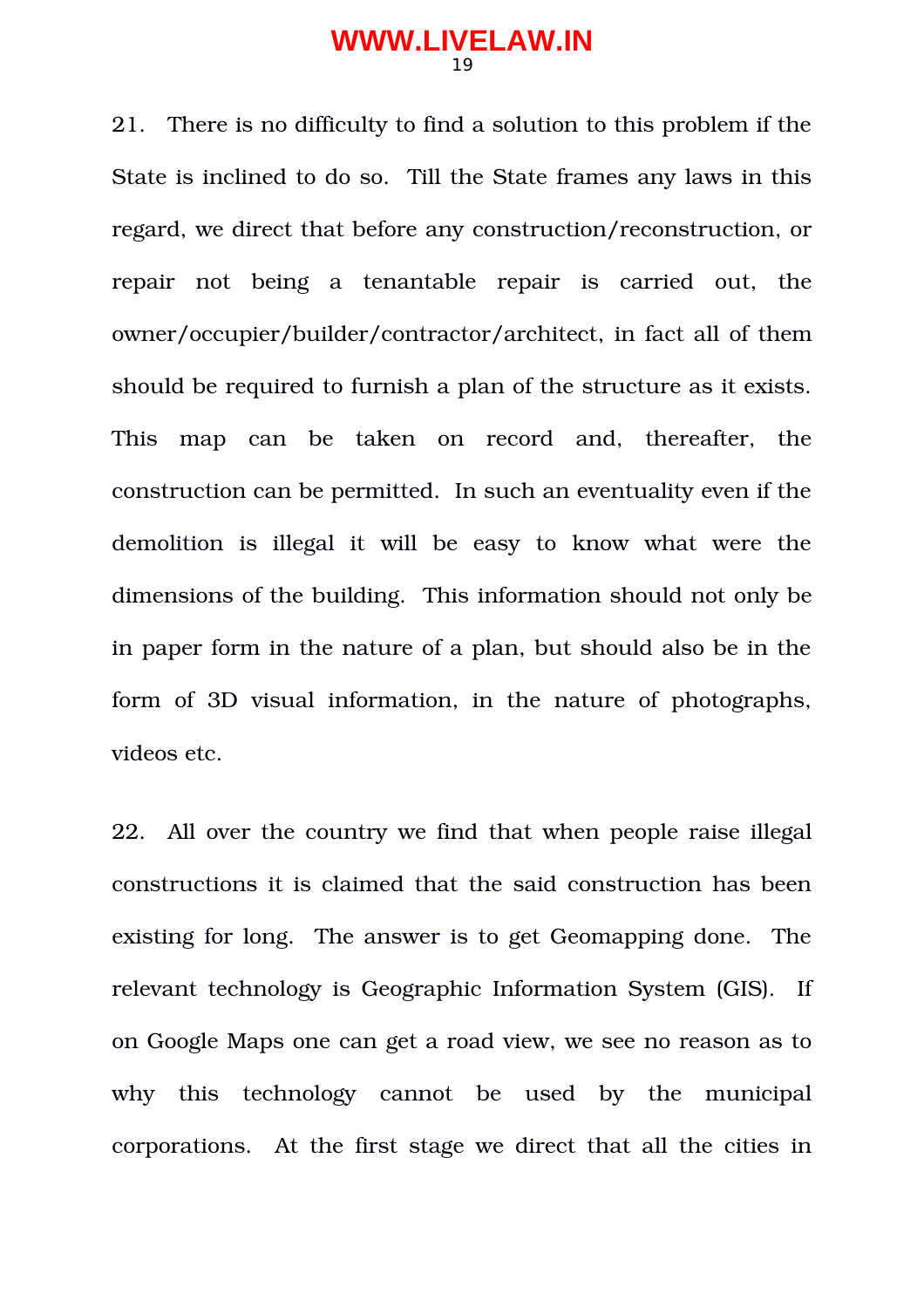Maharashtra where the population is 50 lakhs or more the municipal authorities will get Geomapping done not only of the municipal areas but also of areas 10 Kms. from the outer boundary. This can be done by satellite, drones or vehicles. Once one has the whole city geomapped it would be easy to control illegal constructions. We further direct the State of Maharashtra to ensure that sufficient funds are made available to the municipal corporations concerned and this exercise should be completed within a period of one year from the date of this order.

23. We also would like to give further directions regarding the manner in which the evidence of illegal construction/reconstruction etc., is collected and notices are issued and served. We, therefore, issue the following directions:

(1) It will be obligatory for all Municipal Corporations in the State of Maharashtra where the population is 50 lakhs or more to get geomapping and geo-photography of the areas under their jurisdiction done within a period of one year. Geomapping will also be done of an area of 10 Kms. from the boundary of such areas. The records should be maintained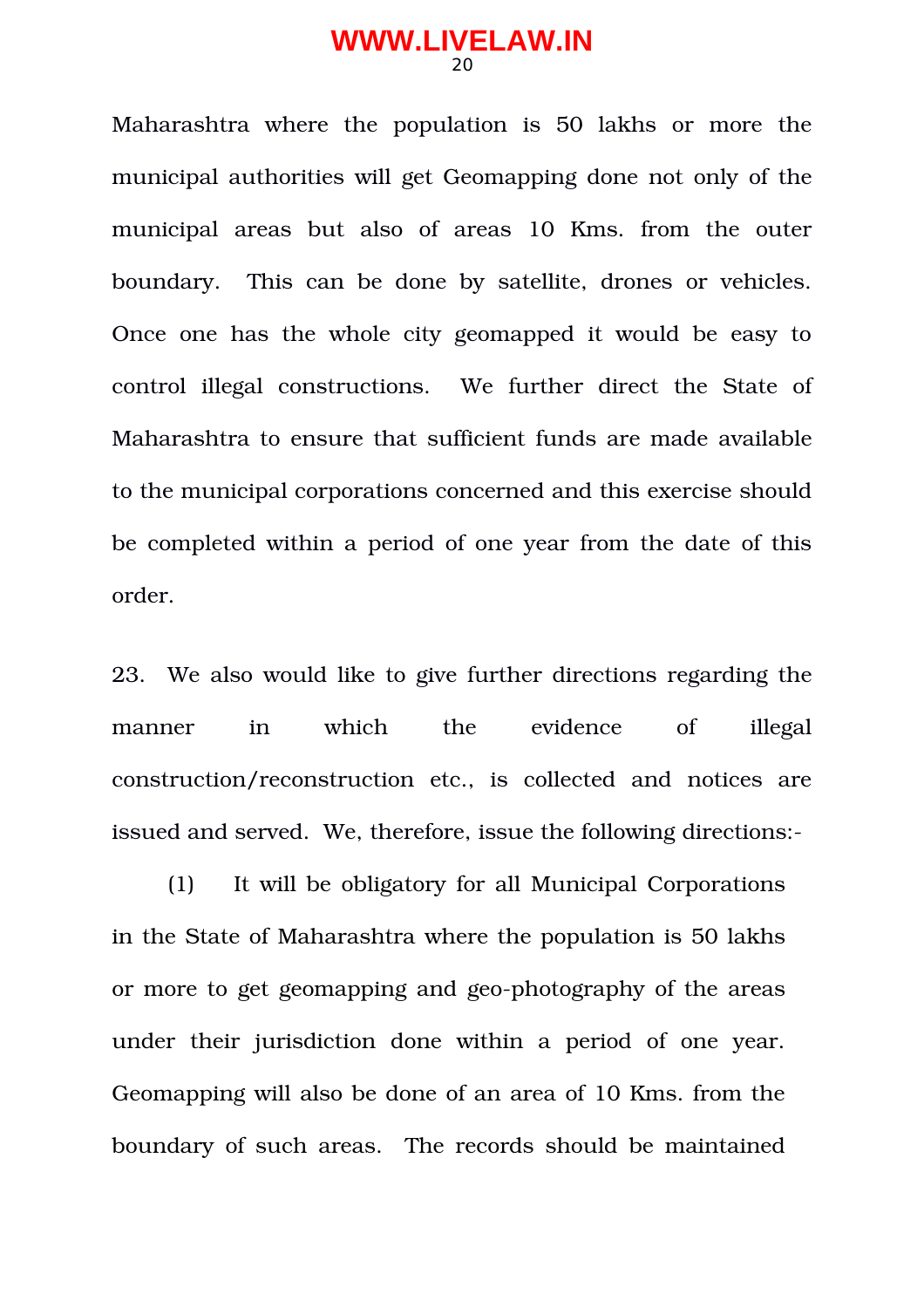and updated by the Municipal Corporations within such time period as the Municipal Corporation deems fit, keeping in mind the specific circumstances of the area under its jurisdiction.

(2) Whenever any new area, which is not already geomapped, is brought under the jurisdiction of a particular municipality, it will be the duty of the concerned Municipal Corporation to ensure that geomapping of the area is conducted and the geomapping records of such area are created at the earliest.

(3) In cases where buildings are already existing and it is alleged by the Municipal Corporation that the building has been constructed in violation of applicable laws:

3.1. The Commissioner/Competent Authority on coming to know that an illegal building has been constructed, shall issue a show cause notice giving 7 days in terms of Section 351 to the owner/occupier/builder/contractor etc. Along with this notice the Commissioner/Competent Authority shall also send photographs and visual images taken on the site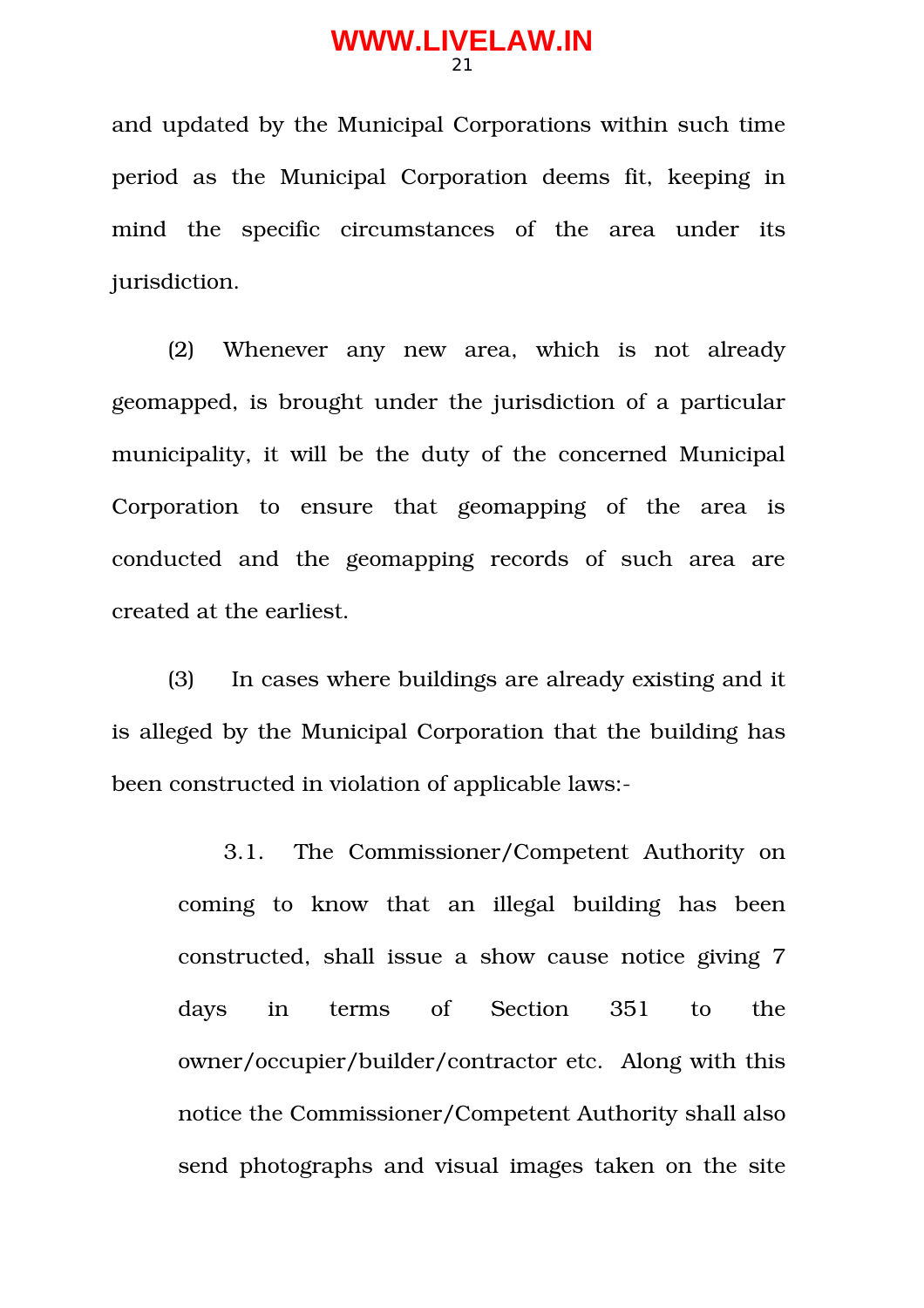clearly depicting the illegal structure. Photographs and images should digitally display the time and date of taking the photographs;

3.2. In case the notice is not replied to within the time prescribed, i.e., 7 days, then the building shall be immediately demolished by the Municipal Corporation;

3.3 In case the owner files a reply to the notice, the Commissioner/Competent Authority of the Municipal Corporation shall consider the reply and pass a reasoned order thereon. In case the reply is not found satisfactory then the order shall be communicated in the manner laid down hereinafter to the owner/occupier/builder/contractor etc. giving him further 15 days' notice before demolition of the property. During this period the owner/occupier/builder/contractor etc. can approach the appellate/revisional authority or the High Court.

(4) In those cases where according to the municipal corporation there is ongoing construction which is being carried on in violation of the applicable laws: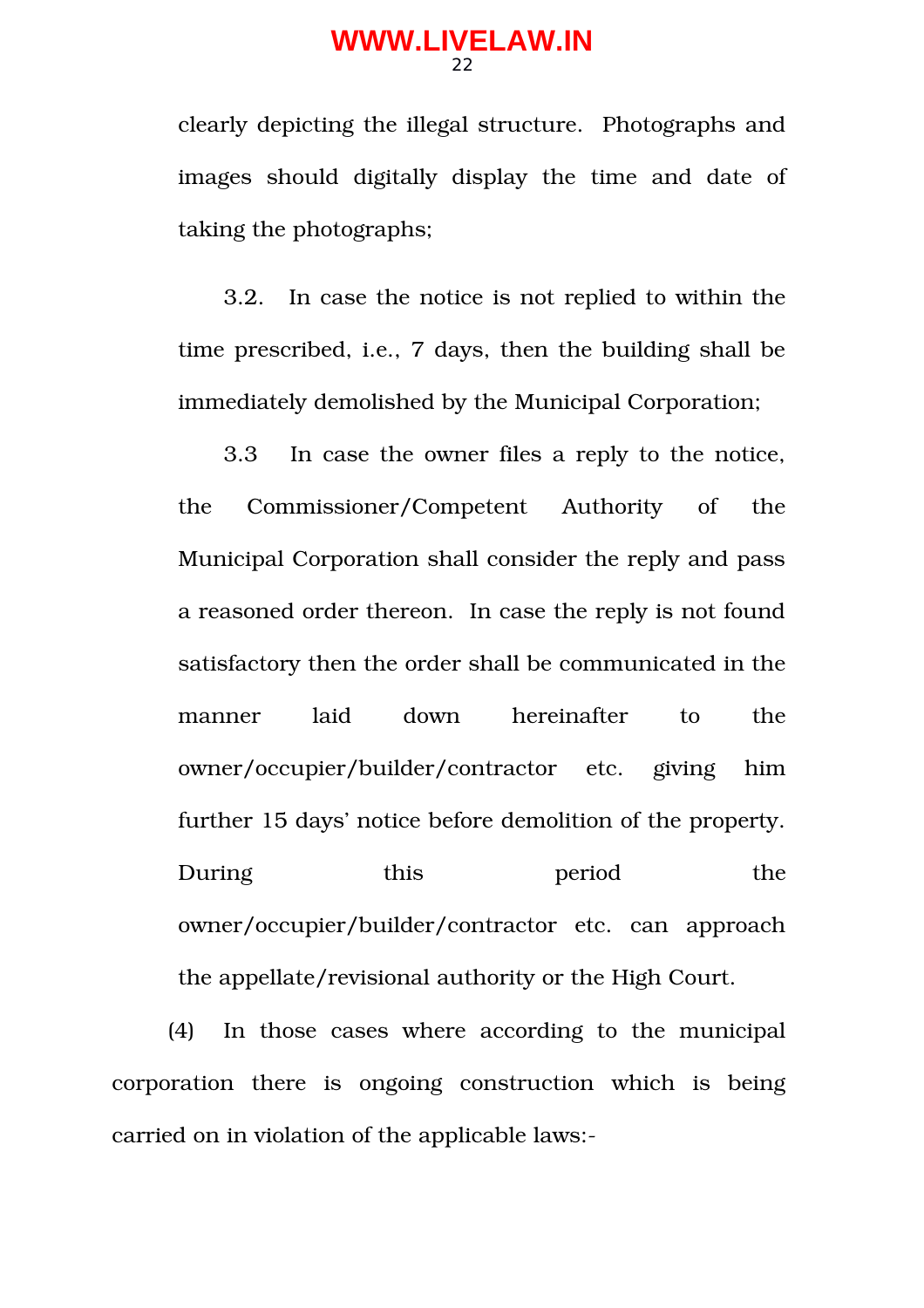4.1. The Commissioner/Competent Authority on coming to know that there is ongoing construction in violation of the applicable laws shall issue a show cause notice giving 24 hours in terms of Section 351 to the owner/occupier/builder/contractor/architect etc. Along with this notice the Commissioner/Competent Authority shall also send photographs and visual images taken on the site clearly depicting the illegal structure. Photographs and images should digitally display the time and date of taking the photographs;

4.2. The Commissioner/Competent Authority can also issue an interim 'stop-construction' order along with the notice or any time after issuing the notice. Such order shall also include the relevant pictures of the alleged violation(s). Photographs and images should digitally display the time and date of taking the photographs;

4.3. In case the notice is not replied to within the time prescribed, i.e., 24 hours, then the building shall be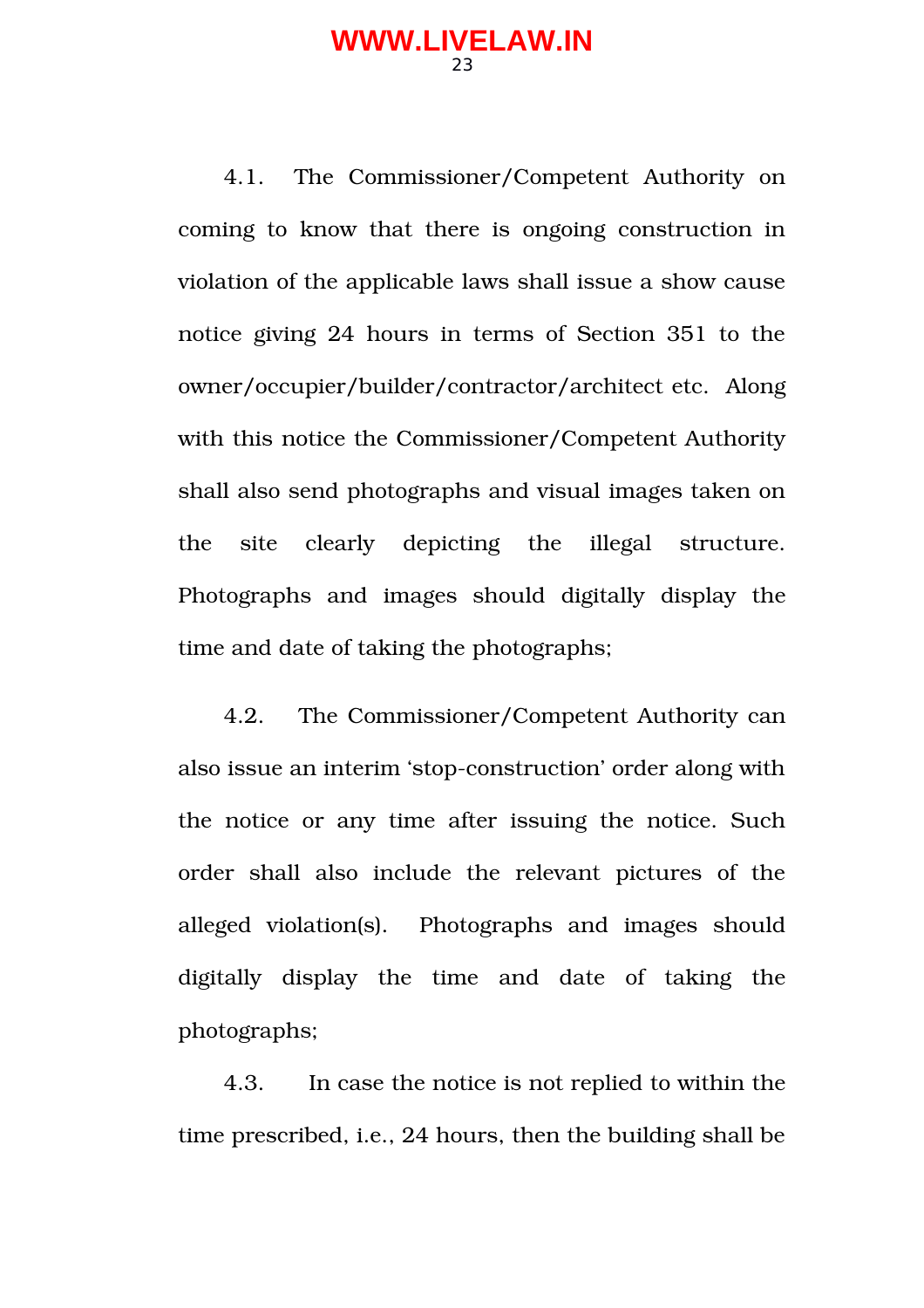immediately demolished by the Municipal Corporation;

4.4. In case the owner/occupier/builder/contractor/architect etc. files a reply to the notice, the Commissioner/Competent Authority of the Municipal Corporation shall consider the reply and pass a reasoned order thereon. In case the reply is not found satisfactory then the order shall be communicated in the manner laid down hereinafter to the owner/occupier/builder/contractor/architect etc. giving him further 7 days' notice before demolition of the property. During this period the owner/occupier/builder/contractor/architect etc. can approach the appellate/revisional authority or the High Court.

(5) In regard to service of notice we direct as follows :

5.1. Wherever possible notice shall be served personally on the person who is raising or has raised the illegal structure including the owner/occupier/builder/contractor/architect etc.;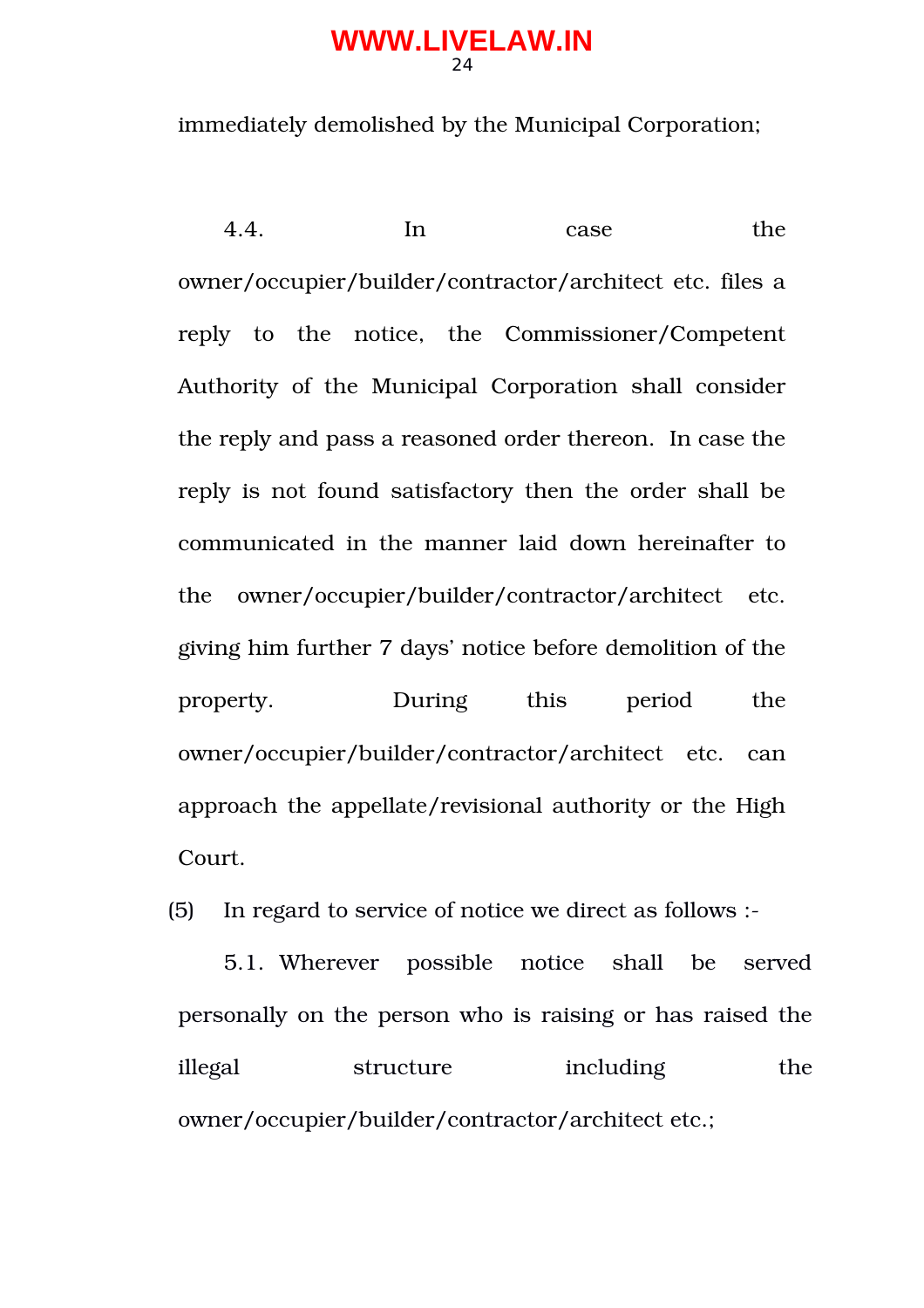5.2. Notice, in addition to the traditional mode, can also be sent through electronic means, both by e-mail and by sending a message on the mobile phones. Even a message to a foreman or person in-charge of the construction at the site will be deemed to be sufficient notice;

5.3. In the notice, the municipal authorities shall also give an e-mail ID and phone number where the noticee can send his reply through e-mail or messaging services. This will hopefully do away with all disputes with regard to alleged non-service of notice.

(6) Till the State frames any laws in this regard, we direct that before any construction/reconstruction, or repair not being a tenantable repair is carried out, the owner/occupier/builder/contractor/architect, in fact all of them should be required to furnish a plan of the structure as it exists. They will also provide an e-mail ID and mobile phone number on which notice(s), if any, can be sent. This map can be taken on record and, thereafter, the construction can be permitted. In such an eventuality even if the demolition is illegal it will be easy to know what were the dimensions of the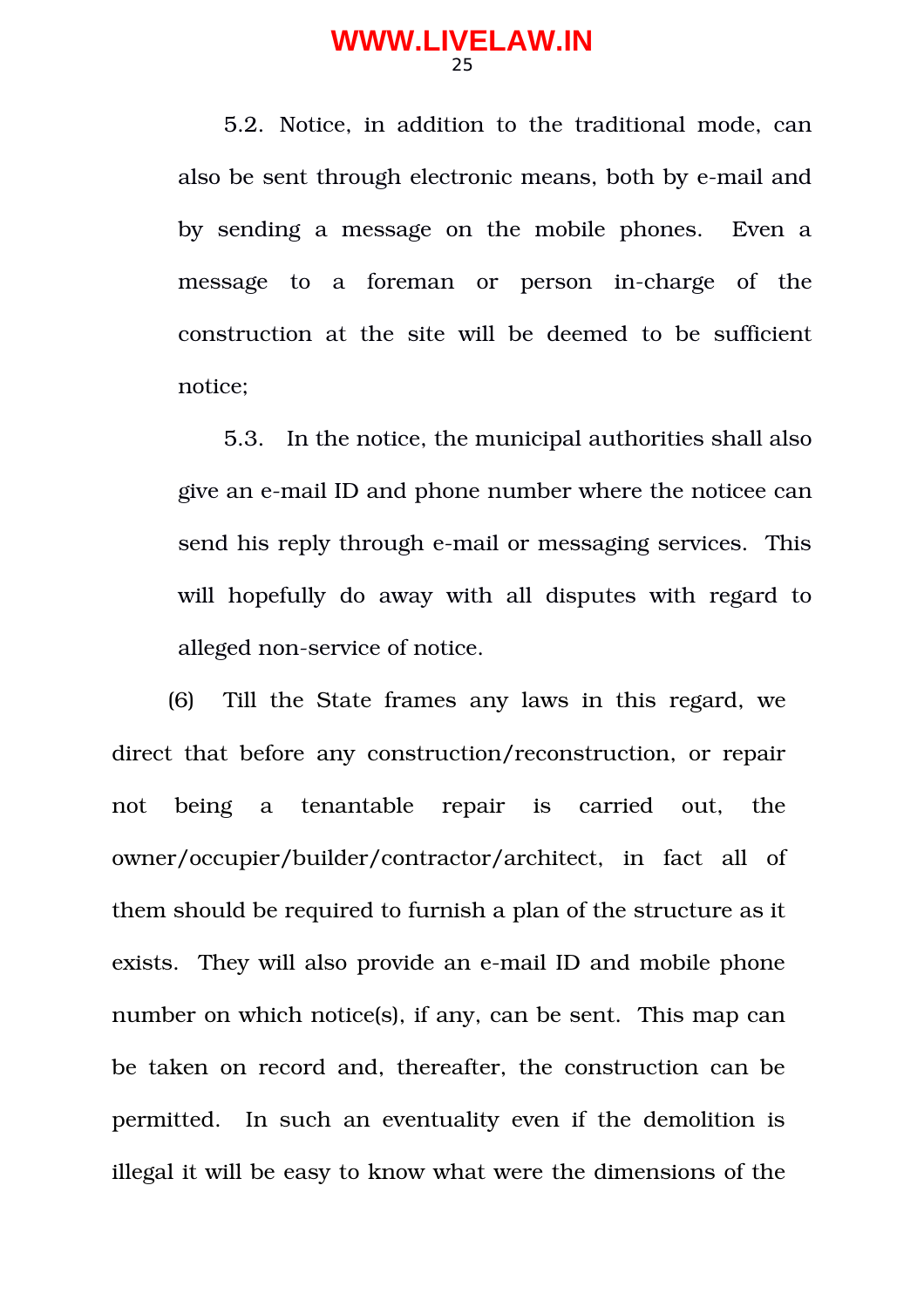building. This information should not only be in paper form in the nature of a plan, but should also be in the form of 3D visual information, in the nature of photographs, videos etc.

24. As far as Civil Appeal No. 7627 of 2019 @ SLP(C) No.15909 of 2018 is concerned the structure has been rebuilt. That obviously cannot be un-done now. We, however, direct the municipal corporation to ensure that fresh notice is issued to the respondent and thereafter action is taken strictly in accordance with law. The whole process should be completed within a period of three months. In case an order adverse to the respondent is passed by the municipal corporation, then the respondent will be at liberty to approach the High Court and raise all grounds available to it.

25. As far as Civil Appeal No.7626 of 2019 @ SLP(C) No.16489 of 2018 is concerned, reconstruction has not been done and, therefore, we partly allow the appeal and set aside the order of the High Court to the extent it allows reconstruction. We remit the matter to the High Court which is requested to proceed in accordance with law laid down in this case.